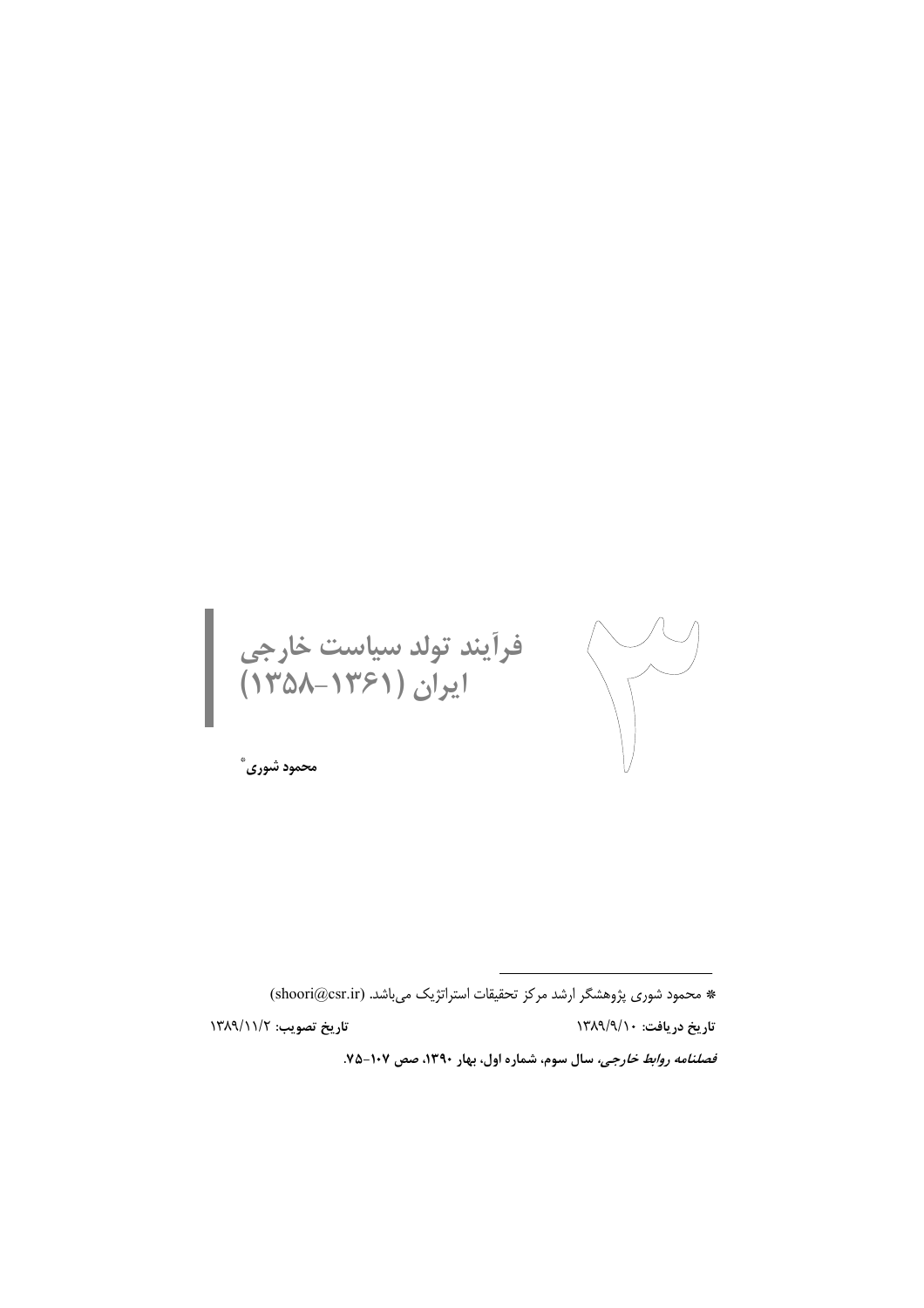## جكىدە

انقلاب اسلامی سال ۱۳۵۷ در ایران موجب بروز تعارضات و اختلافات جدی میـان دولـت جدیـد انقلابـی و بسـیاری از قـدرتهـای بـزرگ و همچنـین کشورهای منطقـه گردیـد. دلایـل بـروز ایـن وضـعیت در آثـار بسـیاری از تحلیل گران سیاست خارجی ایران در سالهای بعد به آرمان گرایبی رهبـران انقلابی ایران و تلاش آنها برای صدور انقلاب خود به سـایر کشـورها نسـبت داده شد. اغلب این آثار بدون توجه به رویدادهای سـالهـای اولیـه پـس از پیروزی انقلاب، ریشههای این سیاست خارجی تهاجمی را تنها در اندیشه و عمل رهبران جديد انقلابي جستجو كردهاند. مقاله حاضر با نقد اين رويكرد، تلاش می کند تا برای تأیید این فرضـیه اسـتدلال کنـد کـه ابعـاد تهـاجمی سیاست خارجی جمهوری اسـلامی ایـران عمـدتاً در مجموعـه کـنشهـا و واکنشهایی شکل گرفت که طی سالهای ۱۳۵۸ تــا ۱۳۶۱ میـان ایـران و کشورهای ذکر شده به وقوع پیوست. بـه عبـارت دیگـر، سیاسـت خـارجی جدید ذاتاً تهاجمی متولد نشد، بلکـه مجموعـهای از پیـامهـای دوسـویه در دوره زمانی مشخص شده، در شکل دادن به این هویت جدید مؤثر بودهاند. واژه هسای کلیسدی: جمههوری اسلامی ایسران، سیاست خبارجی، قدرتهای بزرگ، دولتهای انقلابی، فرایند تعامل

فصلنامه روابط خارجی ♦ سال سوم ♦ شماره اول ♦ بهار ٣٩٫٠٪ ( ...) V۶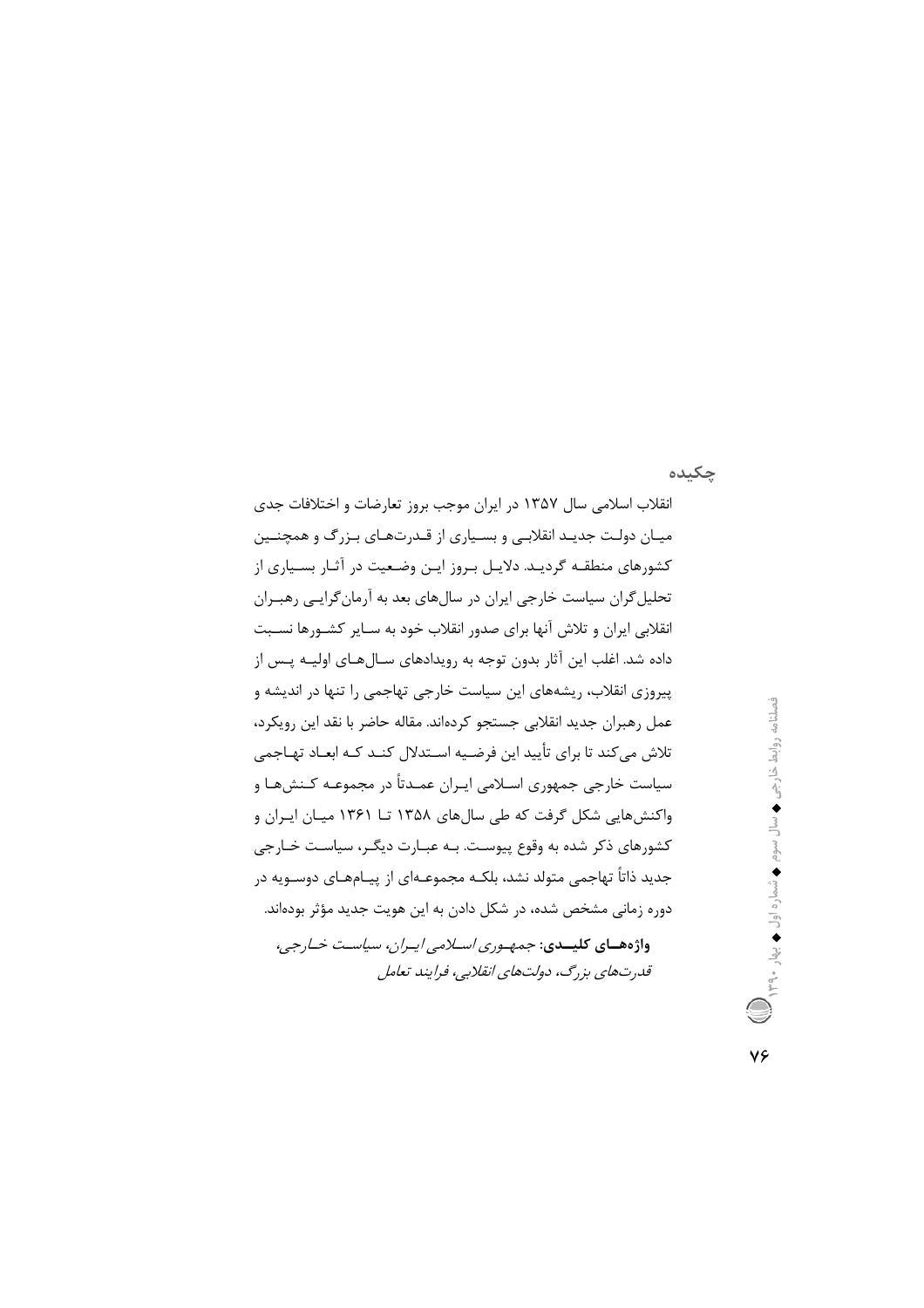با وجود گذشت بیش از سه دهه از زمـان پیـروزی انقــلاب اســلامی، ایــن پرســش قدیمی همچنان می تواند حائز اهمیت باشد که چرا ایران در نخستین سال۱های پـس از پیروزی انقلاب در تقابل و رویارویی با قدرتهای بزرگ و برخبی از کشورهای منطقه قرار گرفت؟ بررسی ایــن موضــوع از آن جهــت کــه ایــن رویــارویی سراســر سال@های بعد سیاسـت خــارجی جمهـوری اســلامی ایــران و نــوع رابطــه ایــران بــا قدرتهای بزرگ و کشورهای منطقه را تحت تأثیر خـود قـرار داد، همچنــان حــائز اهمیت است. برخی از تحلیلگران دلایل بروز این تنش۱۰ – و به عبارتی شکل گیری یک سیاست خـارجی تقابـل گرایانــه در ایــران درا پـیش از هــر چیــز بــه ماهیــت ستیزهجوی اسلام سیاسی (کاتم، ۱۳۷۹: ۲۳۵–۱۹۷) و تلاش دولت نویـای اسـلامی برای صدور انقلاب خود به سایر کشورهای منطقه نسبت دادهانـد (رجـائی، ۱۳۸۲: ۹۲-۸۷). درگیر شـدن جمهـوری اسـلامی در مؤلفـههـای شـعاری و ایـدئولوژیک (Ehteshami, 2002: 126) و جايگزيني سياست خارجي مبتني بر عدم تعهد ملت گرايانه بازرگان با سیاست خارجی آرمانگرایانه انقلابی پس از اشغال سفارت آمریکا توسط دانشجویان در ۱۳ آبان ۱۳۵۸ (رمضانی، ۱۳۸۸: ۶۴) از جمله گزارههایی است ک برای توضیح دلایل شکل گیری و یا تشدید تنش های ایران بـا قــدرتهـای غربـی و برخی از کشورهای منطقه بیان می شود. این تحلیلها همانگونه که به سـادگی قابـل مشاهده است، تمامی دلایل این تنشها را به گرایشهای ایدئولوژیک رهبران جدیـد ایران مربوط میکنند و با وجود اشارههای گاه و بی گاه بــه تــأثیرات محیطــی و نــوع رفتار طرفهای دیگر، عملاً جایگاه چندانی برای آنها در تحلیـل سیاسـت خــارجی تقابل جو يانه ايران (به تعبير آنها) قائل نمي شوند.

مقدمه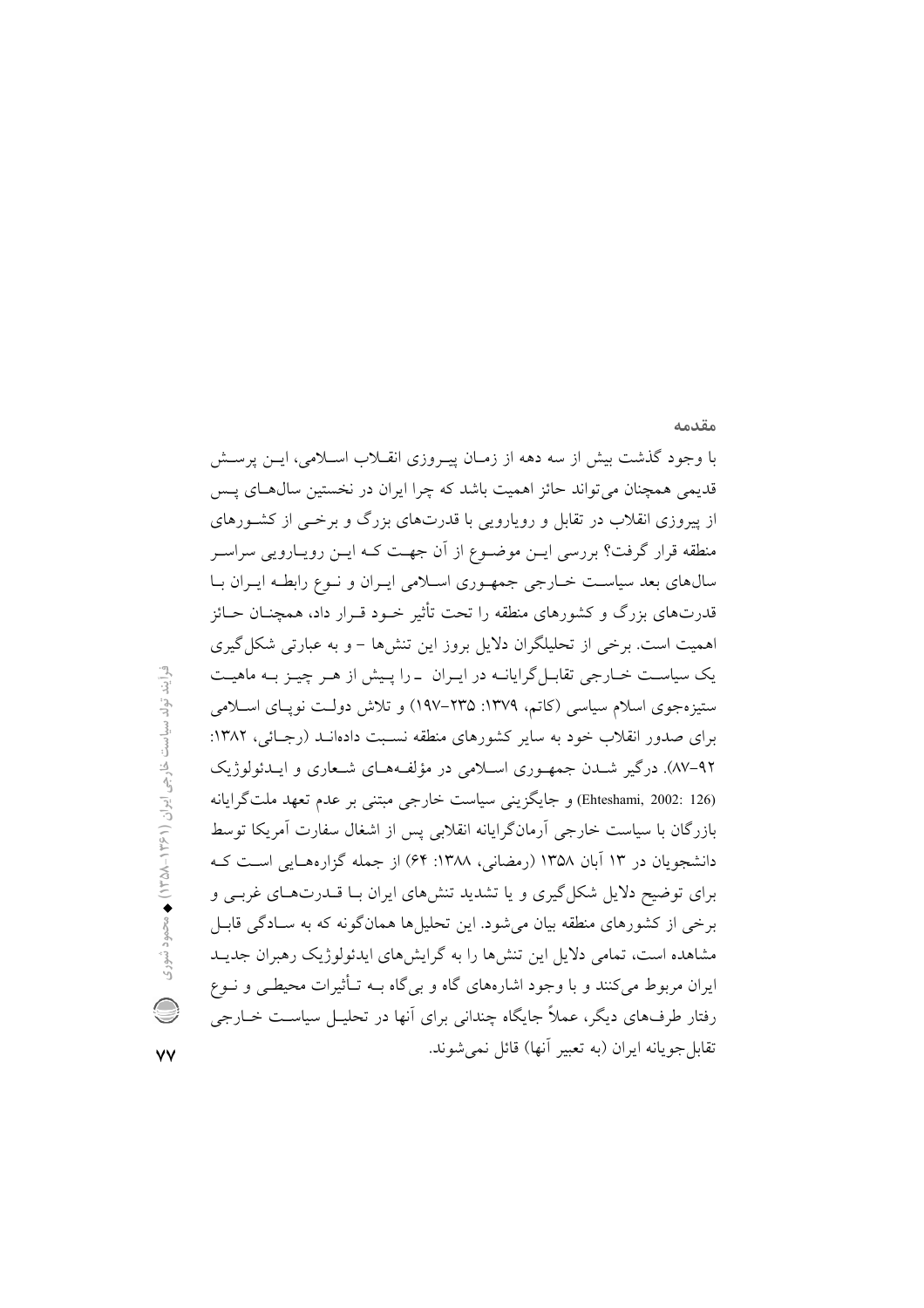بدون تردید، انقلاب اسلامی سال ۱۳۵۷، ایران را در سال های بعد صاحب یک «سیاست خارجی جدید» در معنای سختگیرانه آن ساخت، اما یک پرسش مهم ک اغلب در ارائه پاسخ دقیق به آن مسامحه صورت میگیرد، ایــن اسـت کــه «سیاســت خارجي جديد» چڱونه از متن تحولات نخستين سال&اي پيس از پيپروزي انقيلاب سر برآورد؟ آیا آنگونه که بسیاری از تحلیلگران سیاست خارجی ایران بر آن تأکیــد می کنند سیاست خارجی جدید یکسره ریشه در آمـوزههـای ایـدئولوژیک رهبـران انقلابی و برداشتهای مختلف آنها از این آموزههـا داشـت یـا آنکـه بایـد سیاسـت خارجی جدید را محصول مجموعه تعاملاتی بدانیم که در این سالها میـان ایــران و کشورهای دیگر به وقوع پیوسته است؟

مجموعه آثاری که به تحلیل سیاست خبارجی ایبران در دوره پیس از انقبلاب یرداختهاند، اولاً اغلب وجود طرحی ایدئولوژیک از یک سیاست خــارجی مشــخص را که مقدم بر تحولات سیاست خارجی ایران باشد، مفروض گرفتهانـد، ثانیــاً نقــش چندانی برای طرف مقابل در شکل دادن به هویت کنشگر جدید قائبل نشیدهانید، و ثالثاً حداقل به طور مقطعی هویت کنشگر جدید (دولـت انقلابـی) را هــویتی بســته فرض کردهاند. در این مقاله، ما برای تأیید این ادعا استدلال خــواهیم کــرد کــه مــتن سیاست خارجی جدید ایران نه صرفاً در اذهان آرمانگرای رهبران انقــلاب، بلکــه در واقعیتهای تحولات سیاست خارجی \_و به ویژه تحولات نخستین سال های پـس از پیروزی انقلاب ً ــ و در فرایند تأثیر و تأثر متقابل با محیط بیرونــی، نگاشــته شــده است. در این مقاله با تأکید بر این گزاره که سیاست خارجی جدید ایـران در بهمــن ۱۳۵۷ به یکباره همراه با امام خمینی به ایران وارد نشد، تلاش مبی شـود تـا فراینـد برساخته شدن ـ و به تعبیر ما تولد ـ سیاست خارجی جدیـد ایـران در حـد فاصـل سالهای ۱۳۵۷ تا ۱۳۶۱، یعنی اندکی پس از فتح خرمشهر در جریان جنگ ایــران و عراق، مورد تجزیه و تحلیل قرار گیرد.

در این مقاله ابتدا پس از مروری بر آثار مربوط به سیاست خــارجی جمهـوری اسلامی ایران اسلامی ایران، در مبحث رویکرد نظری دلایل، اهمیت و یسی آمـدهای تأكيد بر مفهوم تولـد سياسـت خــارجي و همچنــين چگــونگي تأثيرگــذاري محـيط بین|لمللی بر شکل گیری سیاست خارجی مورد بررسی قرار خواهد گرفت و سبیس فصلتامه روابط خارجي ♦ سال سوم ♦ شماره اول ♦ بهار ٢٩٠

**VA**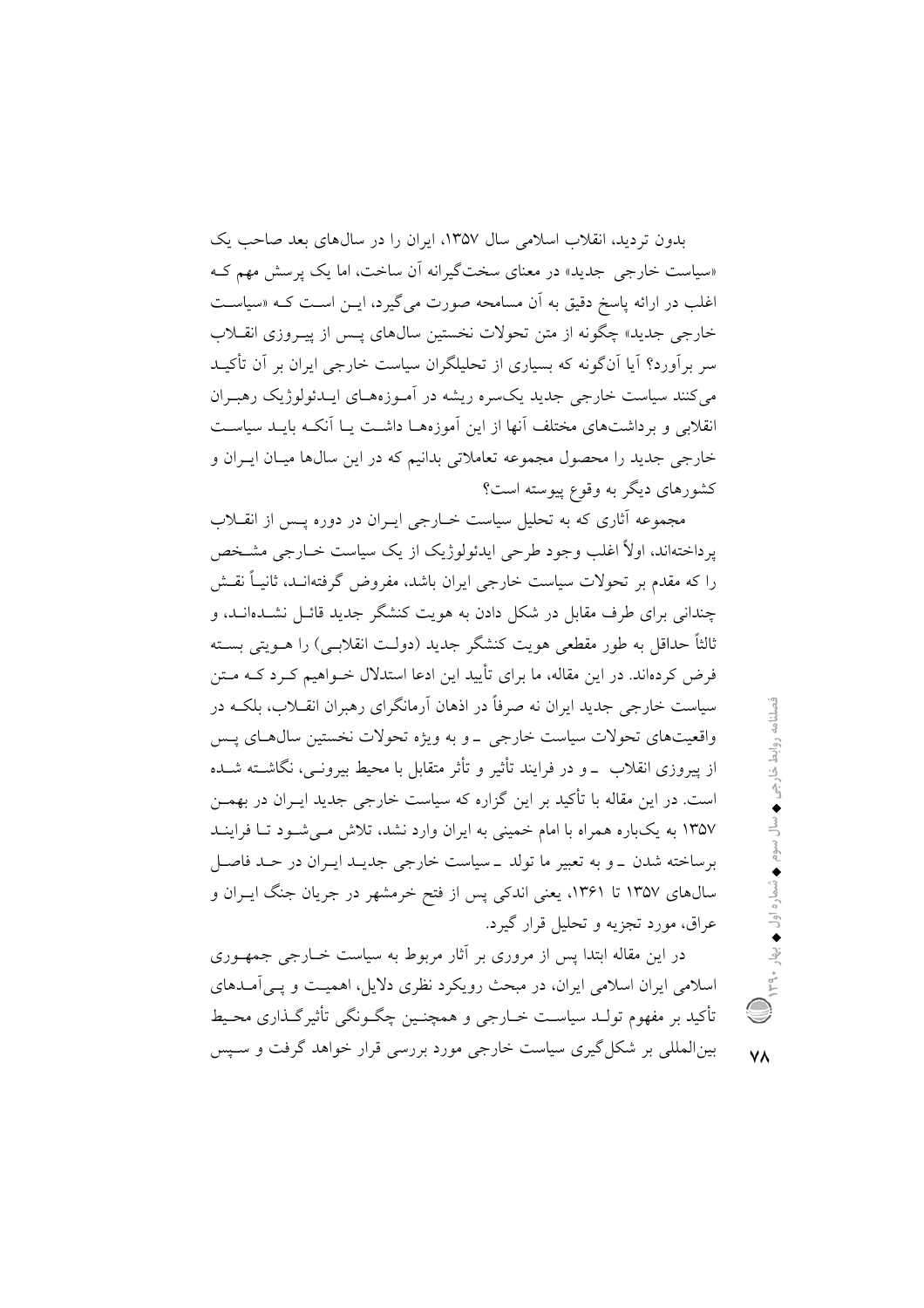انقلاب اسلامی و سیاست خارجی: دیدگاهها و رویکردها یک پرسش انتقادی در حوزه علوم اجتماعی همیشه میتواند این باشـد کـه تـا چـه اندازه حق داریم شرایط در حال تغییر را به اسارت مفاهیم ساکن و ایستا در آوریم؟ به عبارت دیگر، تا چه اندازه مجـاز هسـتیم کـه بـه بهانـه دسـتهبنـدي موضـوعات، «شدنها» را در قالب «هستها» توضيح دهيم؟ مفاهيم براي آن ساخته مي شوند كه دسترسی ما را به واقعیتها تسهیل کنند، اما ظاهراً در شـرایطی ممکــن اســت خــود مفاهیم به پردهای در برابر واقعیتها تبدیل شـوند. مطالعــه آثــاری کــه بــه تجزیــه و تحلیل سیاست خارجی ایران در سالهای پس از انقلاب میپردازند، نشان میدهـد که این آثار اغلب اسیر مفاهیمی هستند که به شکلی سلطهجویانه فرایند تحقیق را به جهتهای خاصی سوق میدهند. روح ا... رمضانی در کتـاب «چهـارچوبی بـرای تحلیل سیاست خارجی»، بدون توجه به شرایط ویژهای که جمهوری اسلامی ایـران در نخستین سال0های پس از پیروزی انقلاب با اَن مواجه بود، با طرح ایــن موضــوع که مهندس بازرگان، نخست وزیر دولت موقت، اسلام را برای ایران می خواست امـا امام خمینی ایران را برای اسلام می خواهد (رمضانی، ۱۳۸۸: ۶۰)، پایهگذار مفاهیمی در مبحث سیاست خارجی ایـران گردیـد کـه بعـدها بـه اشـكال گونـاگون در آثـار تحلیلگران بعدی مورد استفاده قـرار گرفـت. رمضـانی بـا طـرح مفـاهیم ایرانیـت و اسلامیت به عنوان دو منبع متمایز وفاداری در سیاست خارجی ایران، عملاً این فضا

جایگاه موضوعات مربــوط بــه سیاســت خــارجی در فراینــد پیــروزی انقــلاب و در رویکرد رهبران انقلابی تحلیل خواهد شد. در بخش دوم به این پرسش پاسخ گفتـه خواهد شد که چگونه انگارههای ذهنی انقلابیون ایران در خصوص ترس از مداخله آمریکا و حمایت این کشور از نیروهـای ضـد انقـلاب در پیونـد بـا مجموعـهای از شواهد عینی به تشدید تنش در روابط دولت جدید با قدرتهـای غربـی در فاصـله سالهای ۵۸ تا ۵۹ کمک کرد. در نهایت نیز برای این مسئله استدلال خواهـد شـد چگونه عبور ایران از بحرانهای داخلی و خارجی به رغم حمایت تمامی رژیمهـای محافظه کار منطقه و همچنین قدرتهای بزرگ از عـراق، موجـب اعتمـاد بــه نفـس رهبران ایران و تثبیت هویت سیاست خارجی جمهوری اسلامی ایران گردید.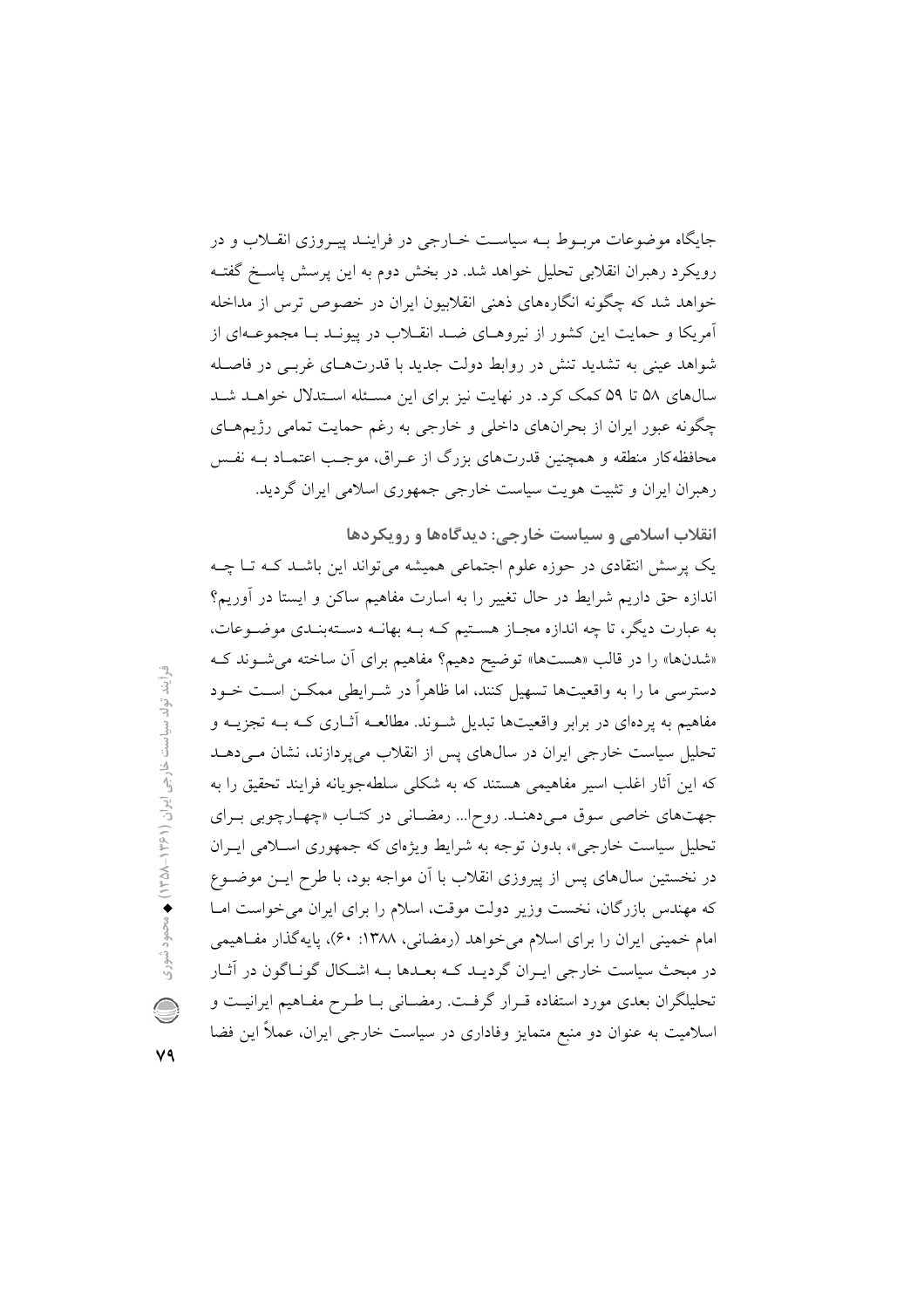را فراهم میسازد که هر پدیدهای در سیاست خارجی ایران با ارجاع به یکی از ایس دو منبع مورد تحلیل قرار بگیرد. با وجود آنکه نمی توان منکر ارزش تحلیلی ایــن دو مفهوم شد، اما رمضانی هـیچ مصـداق مشخصـی بــرای تأییــد ایــن تقســیمبنــدی و چگونگی تأثیرگذاری آن بـر سیاسـت خـارجی جدیـد ارائـه نمـیکنـد. حـداقل در خصوص نخستین سال۱عای شکل گیری جمهوری اسلامی می توان گفت کـه تحلیـل سیاست خارجی ایران در این سالها، در چارچوب تحلیلـی فـوق، موجـب نادیــده گرفتن بسیاری از مسائل تأثیرگذار محیطی خواهد شد. البته روح!...رمضانی در مقاله دیگری با کمک گرفتن از مفهوم جامعهپذیری در معنای والتزی آن، ایــن دیــدگاه را مطرح مي كند كه امام خميني در رابطـه بــا سياســت خــارجي، بــه رغــم أنكــه فــوق آرمانگرا<sup>1</sup> بودند، در نتیجه تأثیرات جامعه بین|لمللی در شرایطی کاملاً عمـلگرایانــه رفتار کرده و از این نظـر خــود پیشـگام ســازگار کــردن جهــان(بینــی آرمــانگرایانــه جمهوري اسلامي با الزامات موجود جهاني بودند. با اين حال، رمضاني در اين مقاله اولاً از منظری واقع گرایانه به تأثیر محیط بیرونی بر سیاست خارجی پرداخته است و ثانياً تأثير محيط بين|لمللي بر سياست خارجي ايران را تنها در «به سر عقل اَمدن» اَن می بیند و اساساً متعرض این موضوع نشده است که ممکن است محـیط بـین|لمللـی در تهاجمي شدن سياست خارجي ايران به ويژه در سالهاي نخست مؤثر بوده باشد (Ramazani, 2010).

تقسیم.بندی ایرانیت و اسلامیت به عنوان دو منبع متمـایز وفـاداری در سیاسـت خارجی ایران، در سال0های بعد خود را بــه شــکل تقسـیمبنـدی منـافع ملـی/ منـافع ایدئولوژیک بازسازی کرده و در بسیاری از آثار موجود این فرض به طور آشکار یــا ینهان وجود دارد که سیاست خارجی ایران تلفیقی از جستجوی همزمان منـافع ملـی و منافع ایدئولوژیک است. نقیبزاده در کتـاب «فراینــد تصــمیمگیــری در سیاســت خارجی ایران»، تقریباً تمامی مباحث خود را حول این گزاره سـازمان مـیدهــد کــه سیاست خارجی جمهوری اسلامی ایـران در ایـن سـال۵هـا در چنبـره تعـارض بـین ارزش ها و واقعیت گرفتار بوده است. نقیبزاده در ایــن کتــاب بیشــتر تــلاش کــرده

<sup>1.</sup> Super Idealist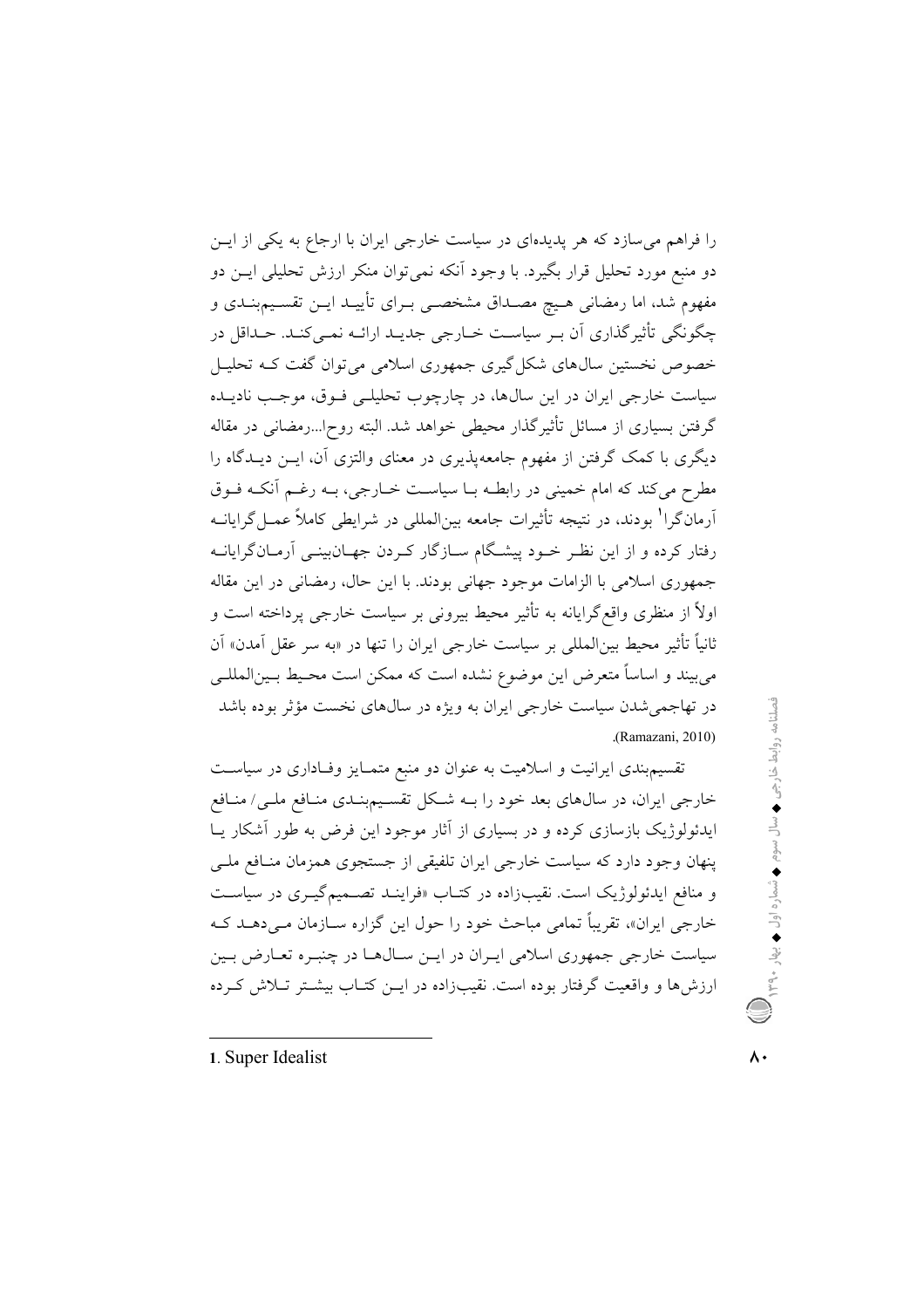است تا با رویکردی انتقـادی آشـفتگی در حـوزه ذهنیـات تصـمیمگیـران سیاسـت خارجی ایران را برجسته کند. محمدرضا تاجیک نیـز در کتـاب «سیاسـت خـارجی عرصه فقدان تصميم و تـدبير» عمـدتاً بــه نقــد أشــفتگيهــاي گفتمـاني در عرصــه تصمیمگیری در سیاست خارجی ایران بدون توجه به شرایط بیرونی میپردازد.

تقسیم،بندی مفهومی آرمان گرایی/ عمل گرایی نیز یکی دیگر از تقسیم،بندیهایی است که در اغلب آثار مربوط به تحلیل سیاست خـارجی جمهـوری اسـلامی ایـران قابل مشاهده است. رمضانی، سیفزاده، نقیبزاده، سریع|لقلم و احتشـامی از جملـه یژوهشگرانی هستند که در آثار خود این تقسیم بنـدی را بـرای فهـم ادوار مختلـف سیاست خارجی ایران صائب می دانند. سید جلال دهقـانی نیـز در کتـاب «سیاسـت خارجی جمهوری اسلامی ایران»، با تفکیک ابر گفتمان ملی گرایی لیبرال از ابر گفتمان اسلامگرایی در سیاست خارجی ایران و تأکید بر خرده گفتمانهای آرمانگرایی امت محور، مصلحتگرایی مرکز محور، واقع گرایی اسلامی، صلحگرایـی مـردم سـالار و اصولگرایی عدالت محور، تمرکز خود را بر توضیح و تحلیل این گفتمانها معطوف کرده و از چگونگی برساخته شدن این گفتمانها به ویژه در فرایند تعامل بـا محـیط بيروني سخني نگفته است.

به طور کلی، اغلب پژوهش هایی که در خصوص سیاست خبارجی جمهـوری اسلامی ایران در این سال@ا به نگارش درآمدهاند، عمدتاً یا نگاه خود را معطوف بــه گفتمانها و شرایط داخلی کرده و نقش تعیینکنندهای برای تأثیرات محیط منطقـهای و بینالمللی قائل نشـدهانـد و یـا از منظـری برسـازانه بــه نقـش محـیط بیرونــی در شکل گیری این سیاستها، به ویژه در نخستین سال های پس از پیـروزی انقـلاب، نیرداختهاند. سالهایی که به اعتقاد ما نقشی کلیدی و گاهوارهای در برساخته شـدن سیاست خارجے ایران داشته است.

يک بحث نظري مهم و مقدماتي البته اين است کـه أيـا سـخن گفـتن از تولـد سیاست خارجی امری معنادار، مفید و عالمانه هست یا نـه؟ بسـیاری ممکـن اسـت ایراد بگیرند که اساساً نمی توان از چگونگی شکل گیری یک سیاست خارجی سـخن گفت و ما تنها با بروندادهای سیاست خارجی و نتایج آن سر و کـار داریـم. گشــتن به دنبال سر نخهای سیاست خارجی نه امکان پذیر است و نه مفید. امکان پذیر نیست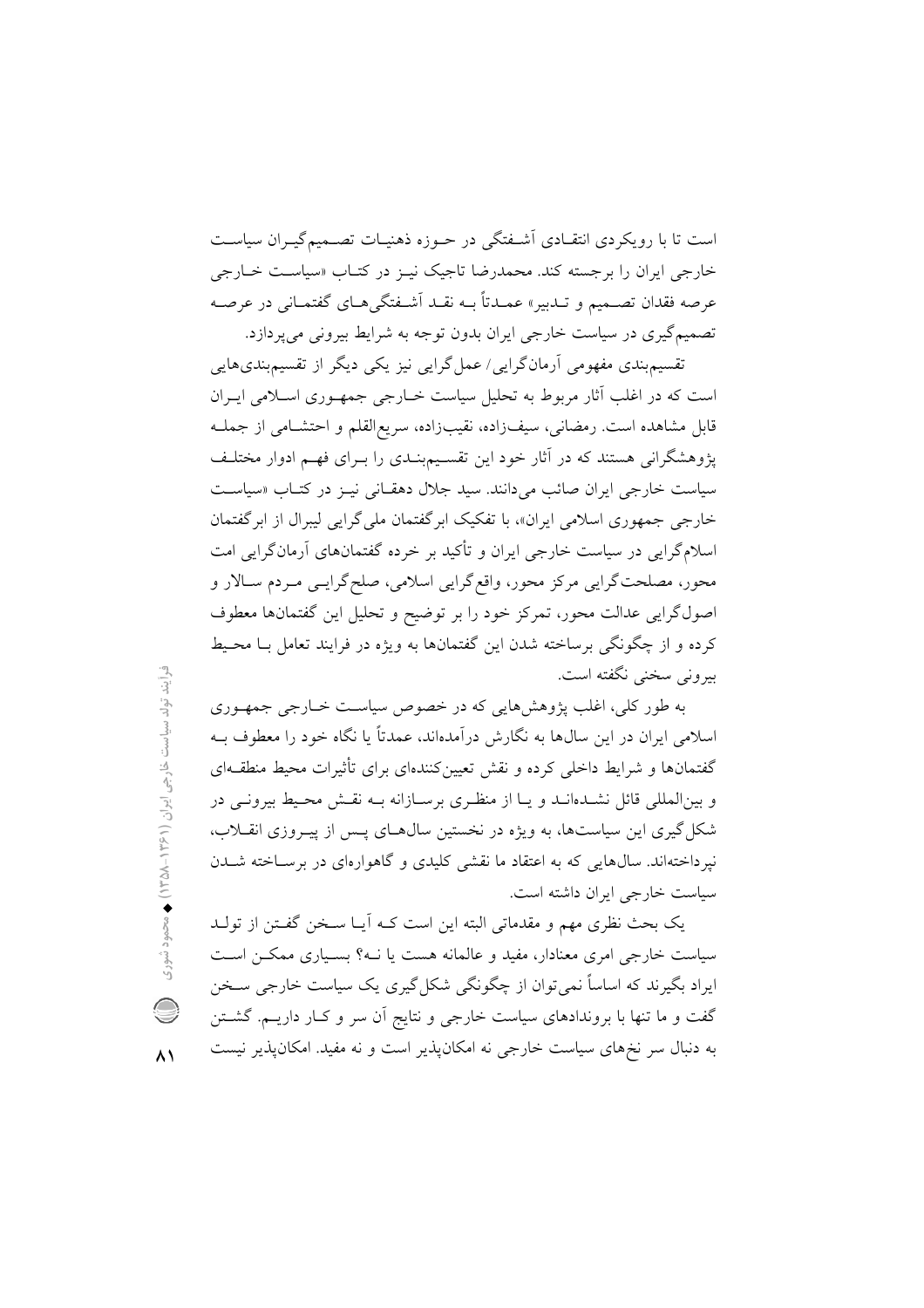به این دلیل که اغلب یافتن یک نقطه آغاز برای سیاست خــارجی یــک کشــور غیــر ممکن است و مفید نیست به این دلیل کـه چیــز زیــادی بــه دانــش مــا نمــی|فزایــد. دولتها حتی در شرایط انقلابی بر پایه بسیاری از رویههای عمل تثبیت شـده و یـا حداقل ابزارها و ساختارهایی که در گذشته شکل گرفتهاند، عمل میکنند. بـه همـین دلیل، در اغلب انقلابها پس از پیروزی انقلاب به تدریج شاهد بازگشت رویههـای گذشته سیاست خارجی در بسیاری از دولتهای انقلابی هستیم. سیاست خـارجی فرانسه بعد از انقـلاب سـال ۱۷۸۹ بــا وجــود تزريــق انديشــههــاي آزاديخواهانــه، همچنان نگاه استعماری خود به کشورهای مستعمره را حفظ کرد (Whiteman, 2003)، انقلابیون روسیه نیز با وجود نمایش های اولیه انقلابسی در سیاست خبارجی (ماننید بخشش تمامی دیون ایـران و واگــذاری امتیــازات اسـتعماری)، بــا روی کــار آمــدن استالین به سرعت به احیای سیاستهای تزاری پرداختند (Adam, 1994).

هر دوی این اعتراضها حداقل در مورد موضوع این مقالـه وارد نیسـتند؛ زیــرا با پیروزی انقلاب اسلامی در ایران نه تنها آنگونه کـه رمضـانی مـی گویـد سیاسـت خارجي ايبران ١٨٠ درجـه تغييـر كـرد (رمضـاني، ١٣٨٨: ١٨)، بلكـه حتـي تمـامي سنتها، رویهها و تجربیات گذشته در اداره سیاست خارجی نیـز بــه کنــار گذاشــته شد. در واقع، پس از پیروزی انقلاب اسلامی مجموعه جدیدی که در گذشته هـیچ نقشی در سیاست خارجی ایران نداشتند با رویکردی کاملاً تازه به مسائل منطقهای و بینالمللی و مهمتر از آن با رویکرد تازهای نسبت بـه هویـت ایـران، اداره سیاسـت خارجی کشور را بر عهده گرفتند. انقلاب اسلامی سـال ۱۳۵۷ در عرصــه سیاســت خارجی شرایطی را که بیش از دو قرن بر روابط ایران با سایر دولتها و بـه ویـژه قدرتهای بزرگ سایه انداخته بود، بـه شـکلی بنیـادین دچـار تغییـر سـاخت. ایـن شرایط وضعیتی را رقم زد که در آن ایران، برای نخستین بار پس از دو قرن، نه تنهـا در رابطه خود با جهان بیرون و قدرتهای بزرگ از موضع انفعالی خارج شد، بلک تمامی الگوهای دوستی و دشمنی را نیـز در هـر دو سـطح منطقـهای و بـین|لمللـی متحول ساخت. در سطح بین|لمللی مهمترین تغییر در روابط ایـران و اَمریکـا ایجـاد گردید که رابطه وابستگی رژیم شاه (Gasiorowski, 1991) به آمریکا به یکباره بــه یــک رابطه تخاصمی تبدیل شد. چنین تغییری در سطح منطقهای نیز به وضوح در روابط

 $\lambda$ ٢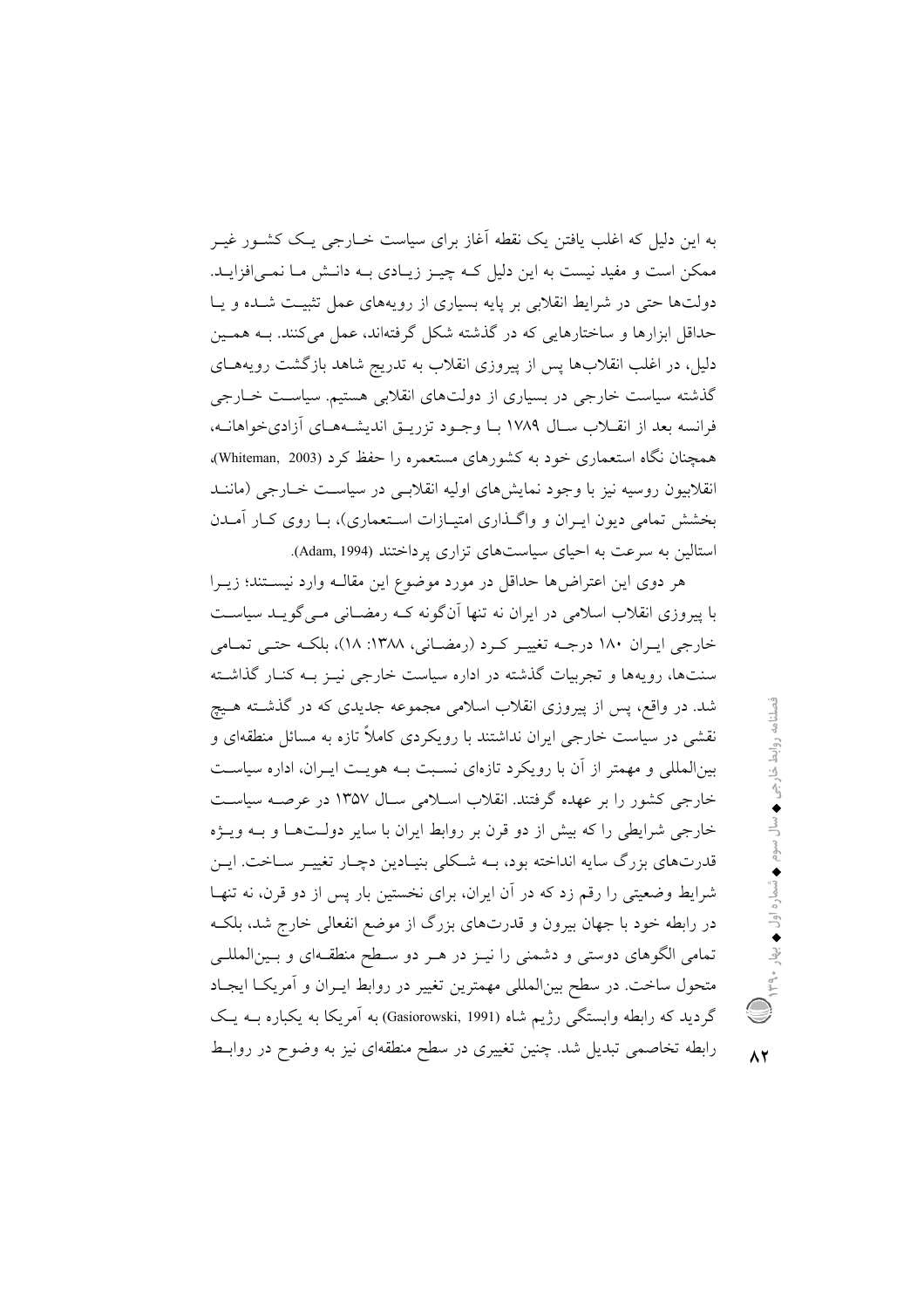ایران و اسرائیل قابل مشـاهده بـود. در سـطح منطقـهای همچنـین روابـط ایـران بـا کشورهای محافظهکار منطقه که در گذشته در وضـعیت کـم و بـیش مطلـوبی قـرار داشت، پس از انقلاب در یک شرایط بی ثبات و همراه با بدگمانی و بی اعتمادی قرار گرفت(رمضاني، ۱۳۸۸: ۶۷).

به عنوان یک نتیجهگیری مقدماتی، این موضوع از یک جنبه به معنــای اَن بــود که انقلابیون ایران پس از افتادن در آب چگونه شنا کردن را میآموختنـد. امـری کــه در دهههای پایانی قرن بیستم برای کشوری با قدرت و جایگاه ژئواستراتژیک ایـران میتوانست بسیار خطرناک و دردآور باشد. اگر این نتیجـهگیــری اولیــه را بپــذیریـم، پرسش بعدی که باید به آن پاسخ گفت این است که در ایــن فراینــد یــادگیری چــه عواملي بيش از عوامـل ديگـر در شـكل گيـري و تثبيـت هويـت سياسـت خــارجي جمهوری اسلامی ایران مؤثر بودهاند؟ رمضانی از تعامل سهجانبـه و پویـا میـان ســه سطح سیاست داخلی، سیاست خارجی و نظام بینالمللی در تحلیل سیاست خارجی ایران در دورههای مختلف سخن می گوید و معتقد است که چنین شیوه تحلیلی هـم تحلیل واحد و هم تحلیل سیستم را در خود جای داده است (رمضـانی، ۱۳۸۸: ۱۹: با این حال، رمضانی اولاً اشاره نمی کند که این سه سطح چگونه با هم تعامل دارنــد و ثانیاً در مقطع پیروزی انقلاب اسلامی که همه چیـز از نــو اَغــاز شــده اســت ایــن تعامل چگونه خود را تولید می کند؟

ادعای ما در این مقاله این است که سیاست خارجی ایران حداقل تا اندکی پس از فتح خرمشهر در سال ۱۳۶۱، در یـک فراینـد تـأثیر و تـأثر متقابـل قــوام یافتــه و رهبران ایران با وجود آنکه به لحاظ ایدئولوژیک و همچنـین خصـلتهـای انقلابـی تصویری منفی، ظالمانه و مبتنی بر روابط استعماری از نظام بین|لمللی حاکم داشتند ۔ و پر این اساس یک هویت اولیه از خود ارائه کرده بودند ۔اما در حقیقت آنچه که به سیاست خارجی جدید شکل واقعی بخشید آن چیزی بود که آنهـا در عمـل و در تعامل با محیط منطقهای و بینالمللی با آن مواجه شدند. البته این مقاله به دنبال نفـی وجود مجموعهای از نظامهای شناختی یا انگارههــای ذهنــی رهبــران ایــران پــیش از ورود به فرایند تعامل نیست، بلکه هـدف اصـلی ایــن مقالــه نشــان دادن چگــونگی برساخته شدن و یا قوام یافتن این انگارهها در تعامل با محیط بیرونی در دوره مـورد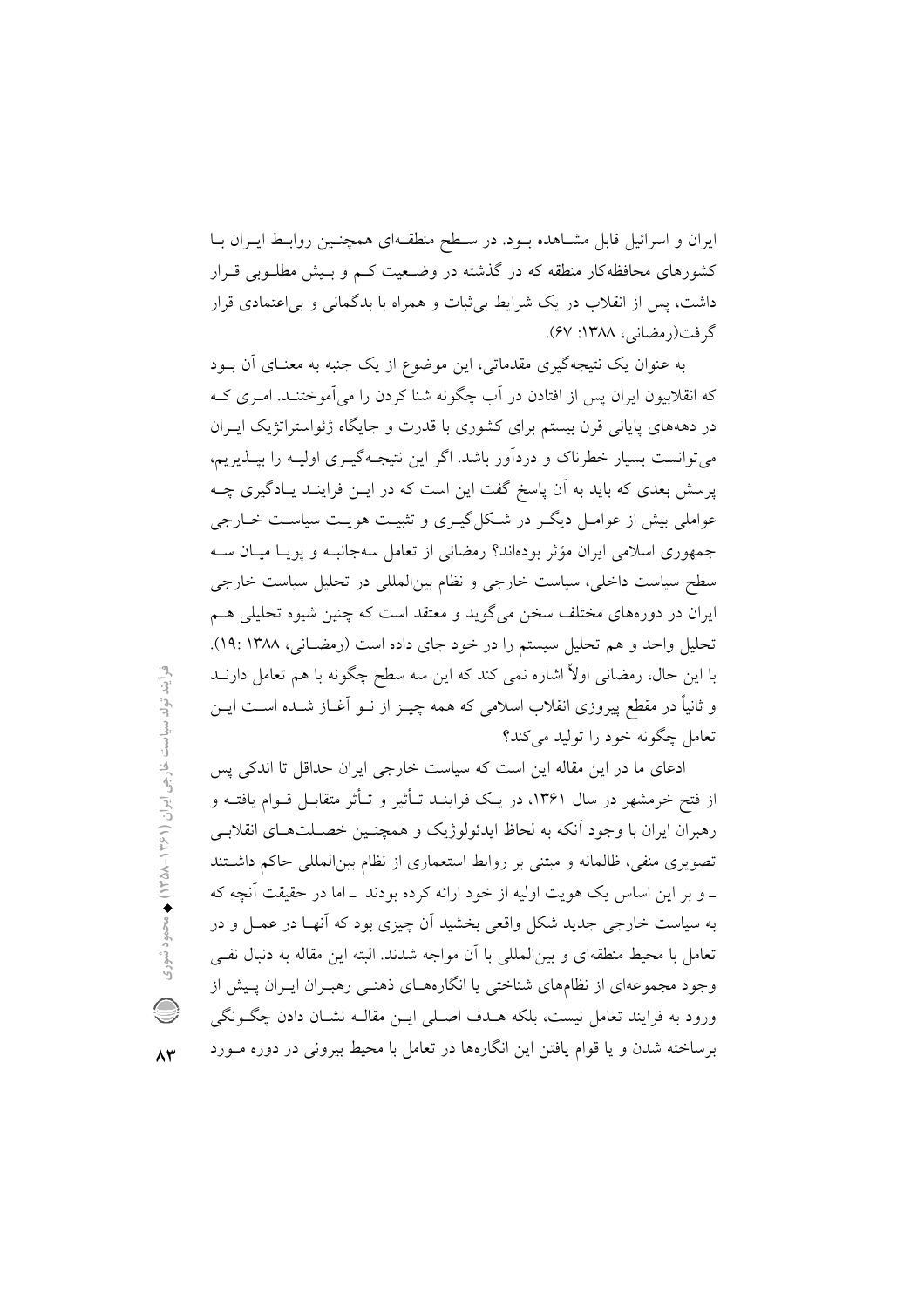نظر است.

محيط بين المللى و سياست خارجى نظریهپردازان زیادی تاکنون تلاش کردهاند تا موضـوع سیاسـت خــارجی را از درون اتاقهای تصمیمگیران به بیرون بکشند و آن را در یک محیط بزرگتر مـورد بررسـی قرار دهند. از دیدگاه آنان، تقلیل دادن سیاست خارجی به فرایند تصمیمگیـری و یـا تصمیمهای سیاست خارجی بـه هـیچوجـه حـق مطلـب را در مـورد کلیـت آن ادا نمی کند. هارولد و مارگارت اسپراوت از پیشگامانی هستند کـه بررسـی زمینـههـا و محیط سیاست خارجی را برای فهم یک سیاست خارجی ضروری میدانند. ایــن دو بر این باورند که فهم نتایج سیاست خارجی نیاز به فهم اقدامات یا تصـورات بـرای اقدام دارد و فهم این اقدامات نیز به نوبه خود نیاز بــه فهــم محـیط روانــی ْ افــراد و گروههای تصمیم گیرنده در سیاست خارجی دارد. از دید آنان، محیط روانی عبارت از تصور و تفسير تصميم گيرندگان از زمينه بين|لمللي است (7-5 :Hudson, 2005).

روزنا، نیز در تحلیل سیاست خــارجی اهمیــت زیــادی بــرای تعامــل بــازیگر و محیط بینالمللی قائل می شود و فرایند شکل گیری و اجرای سیاست خــارجی را در یک مجموعه سه مرحلهای مورد تحلیل قرار میدهد. بـه اعتقـاد روزنـا مرحلـه اول شامل آن دسته از اقدامات، شرایط و اعمال نفوذهایی میشود که بــازیگر ملــی را بــه عکسالعمل برای تعدیل محیط بر میانگیزاند. مرحله دوم که مرحله اجرا مـیباشـد. متشکل از اقدامات، شرایط و اعمال نفوذهایی می شود کـه انگیـزه فـوق تبـدیل بـه اقدامات عامدانه جهت تعدیل محیط می شود و مرحله سوم، کـه مرحلـه پاسـخ نـام گرفته است، شامل مسائل، اقدامات، شرایط و اعمال نفوذهایی مـی شـود کـه جمعـاً ناشی از عکسالعمل موضوعاتی است که در جریان تعدیل قرار گرفتـهانــد (روزنــا، ۱۳۷۲: ۳۷). روزنا، سیاست خارجی را همچون متغیری وابسـته معلـول برأینـد پـنج دسته از منابع فردی، نقش، حکومتی و بوروکراتیک، اجتماعی یا ملی و بین المللی یا سیستمیک میداند که هر یک از این منابع خـود متغیرهـای متعـدد و مختلفـی را در برمي گيرد.

فصلنامه روابط خارجی ♦ سال سوم ♦ شماره اول ♦ بهار ۲۹۰\$\<br>.

1. Psycho-milieu

 $\Lambda f$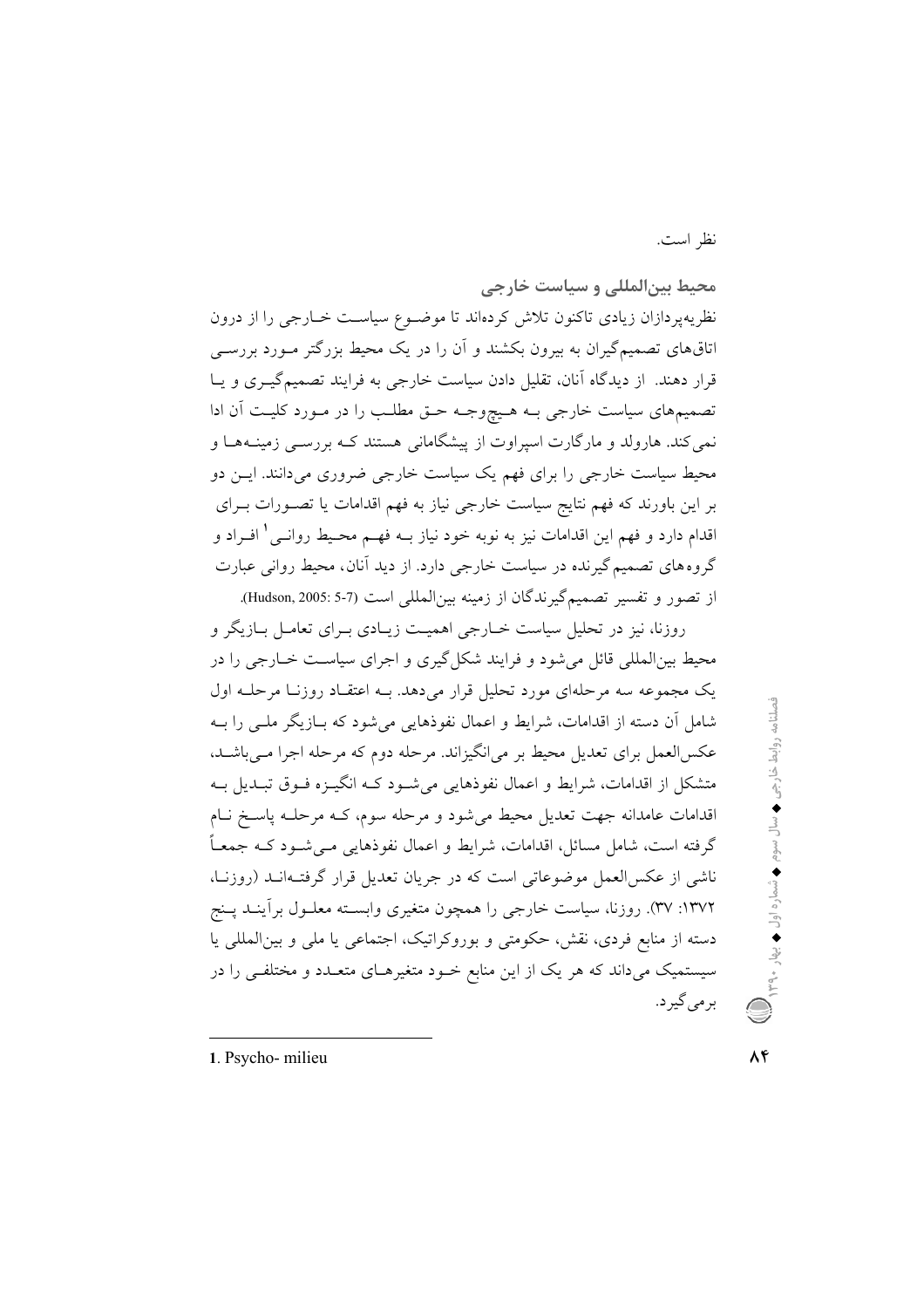رویکردهای نظری که در یک چهارچوب رفتارگرایانــه نگــاهی سیســتمیک بــه سیاست خارجی دارند، با وجود آنکه می پذیرنــد شــرایط محیطــی محــدوده ممکــن کنش دولتها را مشخص میکنند؛ و اگر حتی نتوانند تأثیر بسزایی بـر شـکل گیـری اوليه خط مشي هاي سياست خارجي دولتها داشته باشند، مي توانند در موفقيت پيا عدم موفقیت اَن نقش محوری داشته باشند، اما چیزی در مورد فرایندی که از طریق آن کارگزاران با یکدیگر و با ساختار نظام در ارتباط قرار میگیرند به ما نمیگوینـد. این موضوع هنگامی که ما از تولد یک سیاست خارجی سخن مـی گـوئیم مـیتوانـد بسیار حائز اهمیت باشد. کنت والتز در چهارچوب نظریـه نوواقـع گرایـی سـاختاری این رابطه را از طریق دو فرایند رقابت و جامعهپذیری توضیح میدهد. فرایند رقابت با ابزارهای پاداش و تنبیه رفتیار واحیدها را تحت تبأثیر قبرار می دهید و فراینید جامعه پذیری با شکل دادن به قواعـد، هنجارهـا و الگوهـای رفتـاری موجـب بـروز رفتارهای کم و بیش مشابه در میان کنشگران می شود(77-74 :Waltz, 1979).

رویکرد والتز به موضوع فرایند تأثیرگذاری میـان کـارگزار و ســاختار البتــه در مقایسه با رویکرد واقعگرایان کلاسیک یک گام به جلو محسوب می شـود، امـا ایــن رويكرد نيز، هم به دليل يكسـويگي كــاملاً واضــح أن (تــأثير يكســويه ســاختار بــر کارگزار) و هم \_ آنگونه که ونت اشاره می کند \_ به دلیل نگاه مادی و غیراجتمـاعی والتز به مفهوم جامعه یذیری، بخش اعظم اهمیت خود را از دست داده است (بهرای مطالعه استدلالهای ونت نگاه کنید به ونت، ۱۳۸۴: ۱۴۹–۱۴۶). مفهوم جامعهپذیری بر مبنای رویکرد والتز همچنین هیچ فضا و شانسی برای رفتارهای خلاف رویههـا و قواعد ساختاري قائل نمي شود. از نظر والتز اين گونه رفتارهـا بــه سـرعت از طريــق تنبيه ساختاري از گردونه حذف مي شوند.

الكساندر ونت در برابر مبحث جامعه پذیری والتز موضوع «انتخاب فرهنگی» را مطرح می سازد که خود متضمن دو فرایند تقلید و یادگیری اجتمـاعی اسـت. تقلیـد متضمن تکرار کنش بازیگرانی است که موفق تلقی می شوند، اما یـادگیری اجتمـاعی اشاره به فرایند پیچیدهتری دارد که کنشگران طی آن در یک فرایند دو سویه هسم بــه هويت خود و هم به هويت ديگري شكل ميدهند. از نظر ونت كنشگر بــا تعريــف اولیهای از خود وارد تعامل میشود که می تواند به عنوان نقطه عزیمتـی بـرای کـنش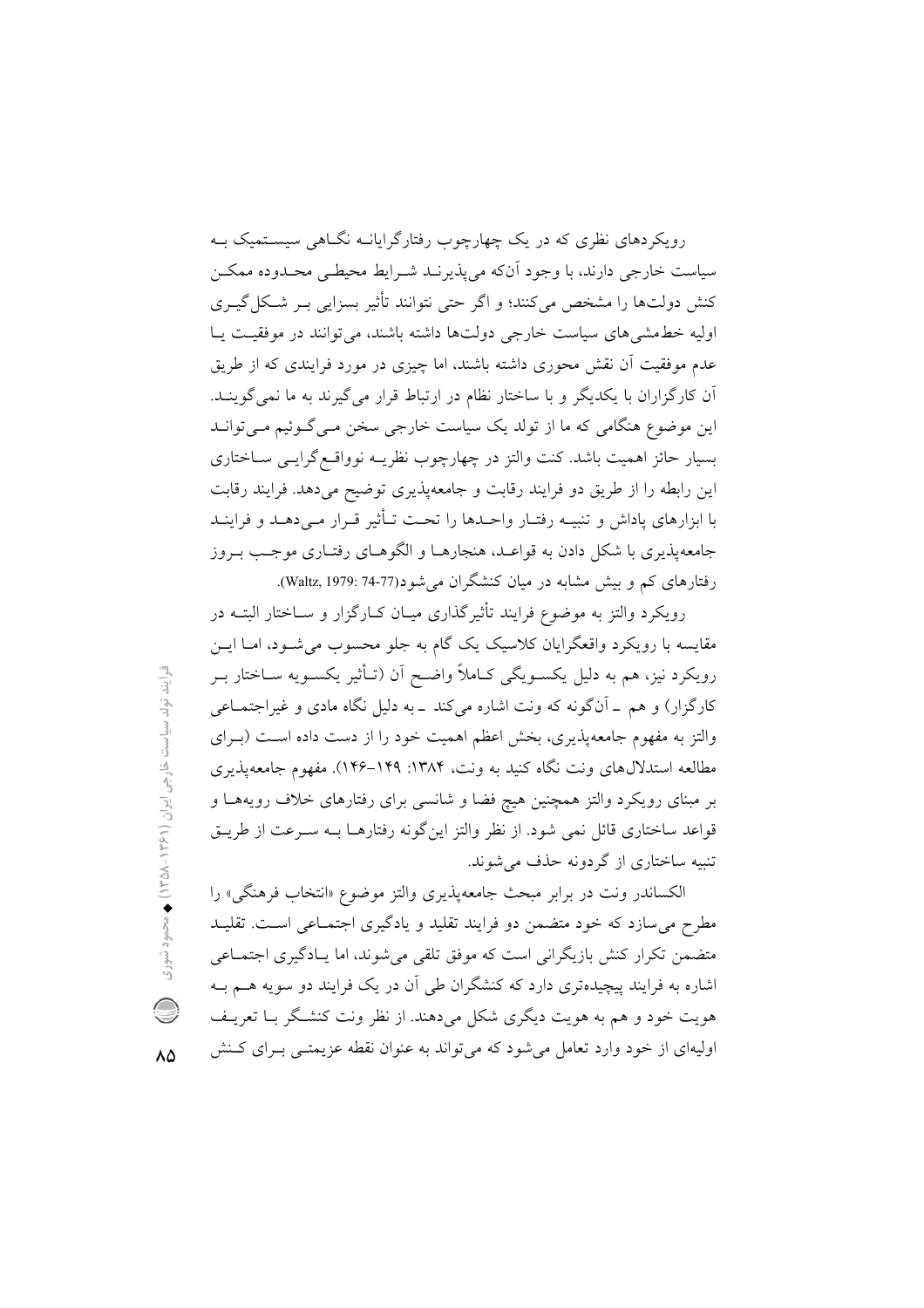متقابل با دیگری باشد. «خویشتن» [بازیگر اول] با بر گرفتن یک هویت خاص مبتنبی بر نقش، در عین حال «دیگری» [بازیگر دوم] را در نقش متقابل متناظری قالببنــدی میکند که باعث معنادار شدن خویشتن میشود (ونت، ۱۳۸۴: ۴۸۱). در مرحله بعد، «دیگری» معنای کنش «خویشتن» را می سنجد. در این مرحله تفاسیر متعددی ممکن است رخ دهد، زیرا فهمهای مشترکی وجود ندارند و رفتار «خویشتن» هم به تنهایی چیزی به او نمیگوید. در مرحله سوم «دیگری» ممکـن اسـت بـر اسـاس تعریـف جدید خود از وضعیت به کنش دست بزند که این نیز به نوبه خود موجب تفسیر و کنش متقابل «خویشتن» می شود. از نظر ونت «خویشتن» و «دیگری» این کنش را تبا آنجا ادامه می دهند که یکی یا هر دو به این نتیجه برسند که تعامل پایان یافتــه اســت و شناخت نسبتاً مشترکی شکل گرفته است (ونت، ۱۳۸۴: ۴۸۲–۴۸۱).

از نظر ونت، روابط قدرت نقش مهمی در تعیین سمت و سـویی دارد کــه ایــن تحول در آن آشکار می شود. برای موفقیت یک تعامـل بــه ایــن معنــا کــه کنشــگران باورهای خود را به اندازه کافی به هم نزدیک کنند تا پتواننید بیازی واحیدی داشته باشند، هر دو طرف می کوشد دیگری را وادارد چیزهـا را ماننـد او ببینـد. آن دو بـه رفتارهایی پاداش میردهند که مؤیـد تعریـف آنهـا از وضـعیت اسـت، یـا آنهـایی را مجازات مي كنند كه مؤيد اين تعريـف نيسـت. «قــدرت» بنيـان چنـين يـاداش هــا و مجازاتهایی است، هرچند اَن چه قدرت تلقی می شـود بـه تعریـف از وضـعیت بستگی دارد (ونت، ۱۳۸۴: ۴۸۳). «انگاره اساسی این است کـه هویـتهـا و منـافع متناظر با آنها یاد گرفته می شوند و سپس در پاسخ به این که دیگران هــم چگونــه بــا کنشگر برخورد می کنند، تقویت می گردند» (ونت، ۱۳۸۴: ۴۷۸). از منظر ایـن مقالـه، اگرچه فرایند بازتولید هویت و یادگیری به طور دائمی ادامه دارد، اما در دوره تولـد یا دورههای بازنگری جدی و اساسی، فرایند یادگیری اجتماعی بیا سیرعت و عمیق بیشتری انجام می شود. به همین دلیل، فرض ما در این مقاله این است که دوره تولـد سیاست خارجی جمهوری اسلامی ایران، دورهای تعیین کننده در فرایند شکل گیــری آن بو ده است.

کاربرد تحليل ونت از فرايند شناسايي و فهـم متقابـل «خويشـتن» و «ديگـري» برای تحلیل فرایند شکل گیری سیاست خارجی جدید ایران در نخستین سـالهـای  $\lambda$ ۶

فصلنامه روابط خارجی ♦ سال سوم ♦ شماره اول ♦ بهار ٣٩٫٠٪ ( ...)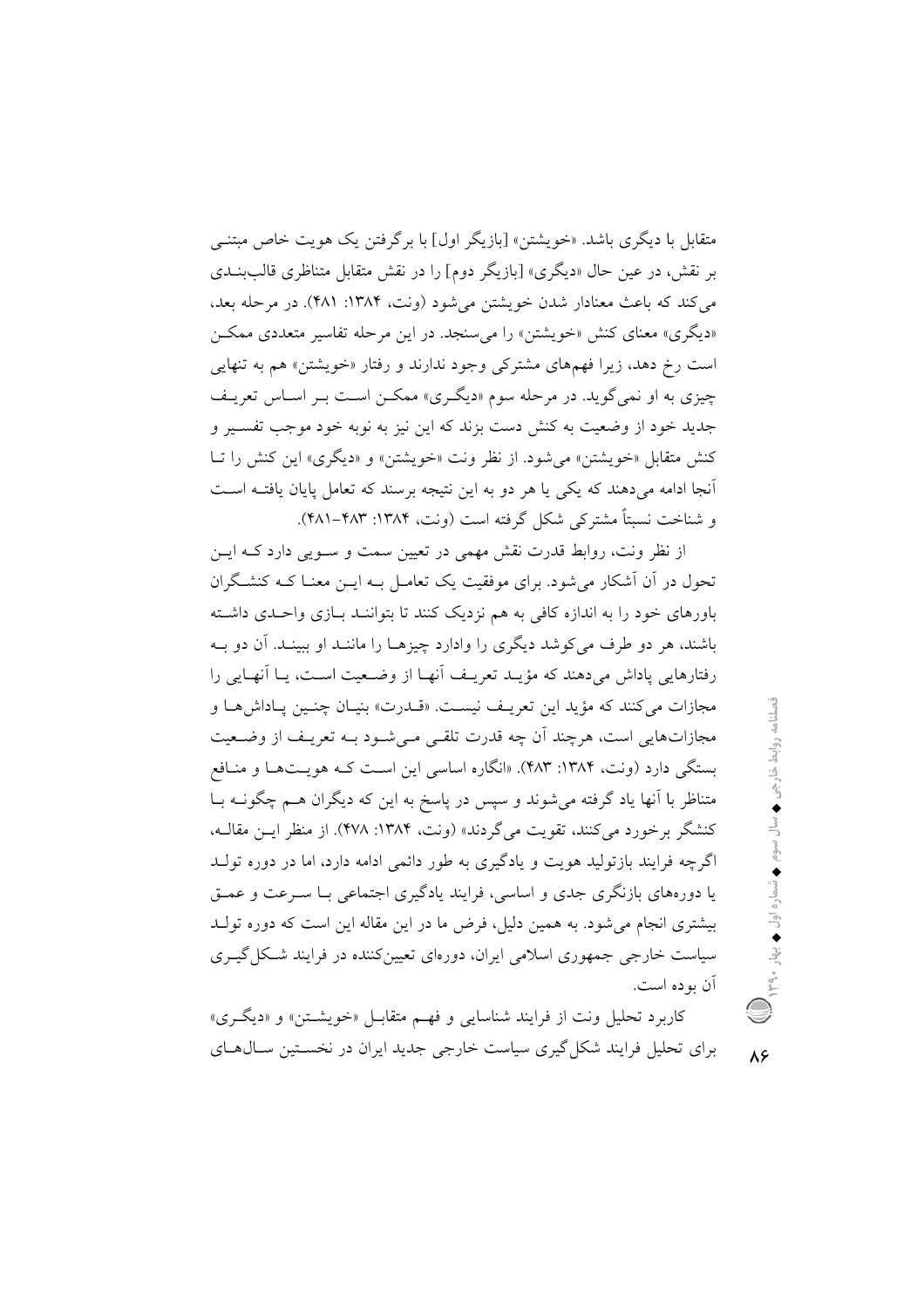پس از پیروزی انقلاب متضمن پاسخ به سه پرسش است:

۱. کنشگر جدیدی که بعد از بهمن ۱۳۵۷ وارد عرصه روابط بینالملـل شــد بــا چه تعریف اولیهای از «خویشتن» به عرصه تعامل با «دیگری» (در اینجا قــدرتهـای  $\cdot$ بزرگ و کشورهای منطقه) وارد شد؟

۲. واکنش های «دیگری» که متأثر از برداشتهای اولیه از هویت کنشگر جدیــد بوده است، چگونه به بازتعریف کنشگر جدید از خویشتن کمک کرده است؟

۳. این فرایند یادگیری متقابل در چه مرحلهای در شرایط کم و بسیش بـا ثبــاتی قرار گرفته و دو طرف به شناخت نسبتاً مشترکی از یکدیگر دست یافتند؟

وجه تراژیک سیاست خارجی دولتهای انقلابی

در تاریخ ممکن است به ندرت اتفاق بیفتد کـه یـک ملـت تمـامی تجربـه سیاسـت خارجی گذشته خود را به یکباره رها ساخته و مسیر و منظر کـاملاً تــازهای را بــرای نگاه به جهان بیرونی در پیش بگیرد. این وضـعیت معمـولاً از انقــلابِهــای بــزرگ انتظار میرود. در شرایط انقلابی، ملتها بسیاری از روشها و جهتگیریهای سیاسی خود را تغییر میدهند و الگوهای کاملاً تازه و نوینی را برای اداره کشور بـر می گزینند. در این میان، موضوع سیاست خارجی اغلب به این دلیل که هم می توانـد نقش مهمی در تثبیت دولت جدید ایفا کند و هم هویت دولت جدیـد را بازنمـایی می کند، یکی از مهمترین عرصههایی است که موضوع تغییر انقلابی قـرار مـی گیـرد. دولتهای انقلابی برای آنکه تمایزات خود را نسبت به رژیم گذشته برجسته کننـد، ناگزیرند که در مواردی عقاید و آرمانهای خود را به شکل مبالغهآمیزی مطرح کننـد و حتی به ماجراجویی هایی نیز در این رابطه دست بزنند. علاوه بر ایـن، انقـلابهـا همواره مانند اّتشفشان به گونه اجتناب نایذیری تمامی محیط اطراف خود را تحت تأثیر قرار میدهند. به همین دلیل، فارغ از آنکه سیاست خارجی دولتهـای پــس از انقلاب تا چه اندازه ماجراجویانه یـا تـنش(ا باشـند، دولـتهـای دیگـر بـر اسـاس تأثیریذیری مثبت یا منفی خود نسبت به اَن واکنش نشان میٖدهند. دولتهایی که در اثر انقلاب منافع خود را از دست میدهند، اغلب در تعارض جدی با دولت انقلابسی قرار می گیرند و دولتهایی که نگران تسری وضعیت انقلابـی بـه کشـورهای خــود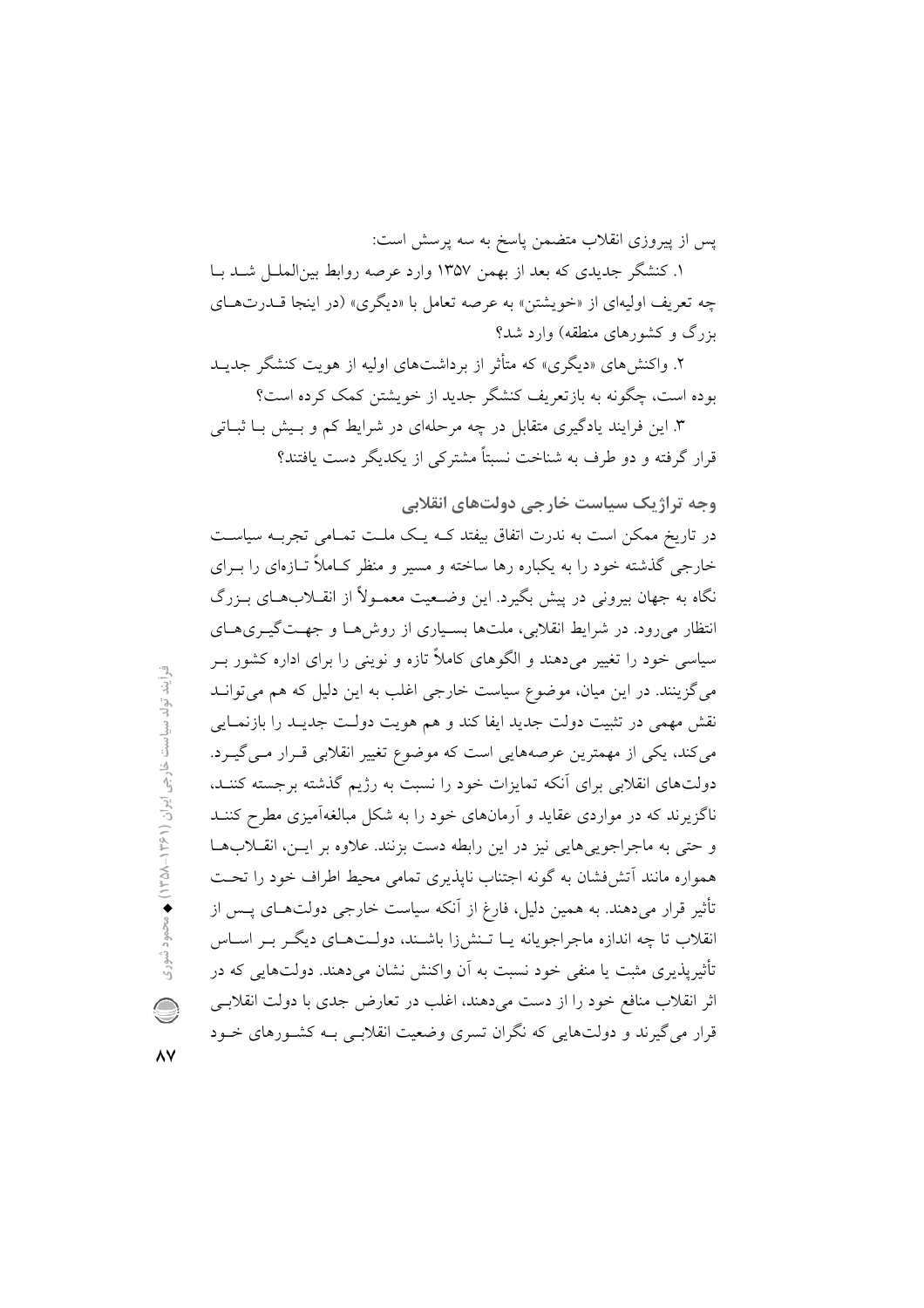هستند نیز در برابر دولت انقلابی موضعی تقابلی و حتی پیش دستانه اتخاذ میکنند.' اگر بی تجربگی دولتهای انقلابی در امر سیاست خارجی را نیـز بـه وضـعیت پیچیده بالا اضافه کنیم، وضعیت تراژیکی که دولتهای انقلابی در عرصه سیاست خارجی یا اَن مواجه هستند بیشتر نمایان خواهد شد. معمولاً در جریان انقیلابها، وزارت امور خارجه در کنار ارتش، یکی از دو سـاختاری اسـت کـه بنـا بـه دلایـل مختلف بیشترین تغییرات را متحمل می شود. به همین دلیـل در نخسـتین سـالهـای یس از پیروزی انقلاب نوعی بی تجربگی و بی ثبــاتی بــر دســتگاه سیاســت خــارجی دولتهای انقلابی حاکم میشود. این وضعیت بـه ویـژه در مـورد انقــلاب ایــران و فرانسه بيشـتر صـادق بـوده اسـت. انقلابيـون أمريكـا بـه دليـل شـرايط تـاريخي و جغرافیایی این کشور با مسـائل و مشـکلات کمتـری در عرصـه سیاسـت خـارجی مواجه بودند (See Reuter, 2001) و در روسیه نیز بعد از آنکه برای مدت پنج ماه لئون تروتسکی ٰ انقلابی همرزم لنین، کمیسر امور خارجه بود، جای خود را بــه معــاونش گئورگی چیچرین<sup>۲</sup> داد که فردی دارای تجربه دیپلماتیک در دوران تزاری بــود و بــه چندین زبان آشـنایی داشـت (see Adam, 1994). امـا در فرانســه طــی مـدت ده سـال انقلاب، يعني از ١٧٨٩ تا ١٧٩٩، شانزده بيار وزارت امبور خارجيه دچيار تغييير در بالاترين پست اجرايي خود شد (see Howe, 2008). در ايران نسز تقريباً تمـامي كـادر سیاسی وزارت امور خارجه در نخستین سال\$ای انقلاب از کار خود برکنار شدند و تنها تعداد معدودی از کارشناسان سیاسی که در جریان انقــلاب همبســتگی خــود را با انقلاب نشان داده بودند، به فعالیت خود ادامه دادند (مصاحبه نگارنده بـا تعــدادی از دیپلماتهای وزارت امور خارجه). این مسئله به معنــای آن بــود دســتگاه وزارت امور خارجه به عنوان متولی سیاست خارجی کشور در حساس تـرین شـرایط حتـی تمامی تجربه فعالیتهای معمول دیپلماتیک خود را از دست داده بود. کادرهایی ک در ماهها و سال های بعـد بـه وزارت امـور خارجـه وارد شـدند اغلـب جوانـانی بـا میانگین سنی ۲۴ تا ۲۷ سال بودند که مهمترین تجربه آنها از مسـائل بـینالمللـی بـه دوران تحصیل آنها در خارج از کشـور بـاز مـی گشـت (همـان). ایـن واقعیـت کـه

- 1. Leon Trotsky
- 2. Georgy Chicherin

فصلنامه روابط خارجی ♦ سال سوم ♦ شماره اول ♦ بهار ٣٩٫٠٪ ( ...)

۸۸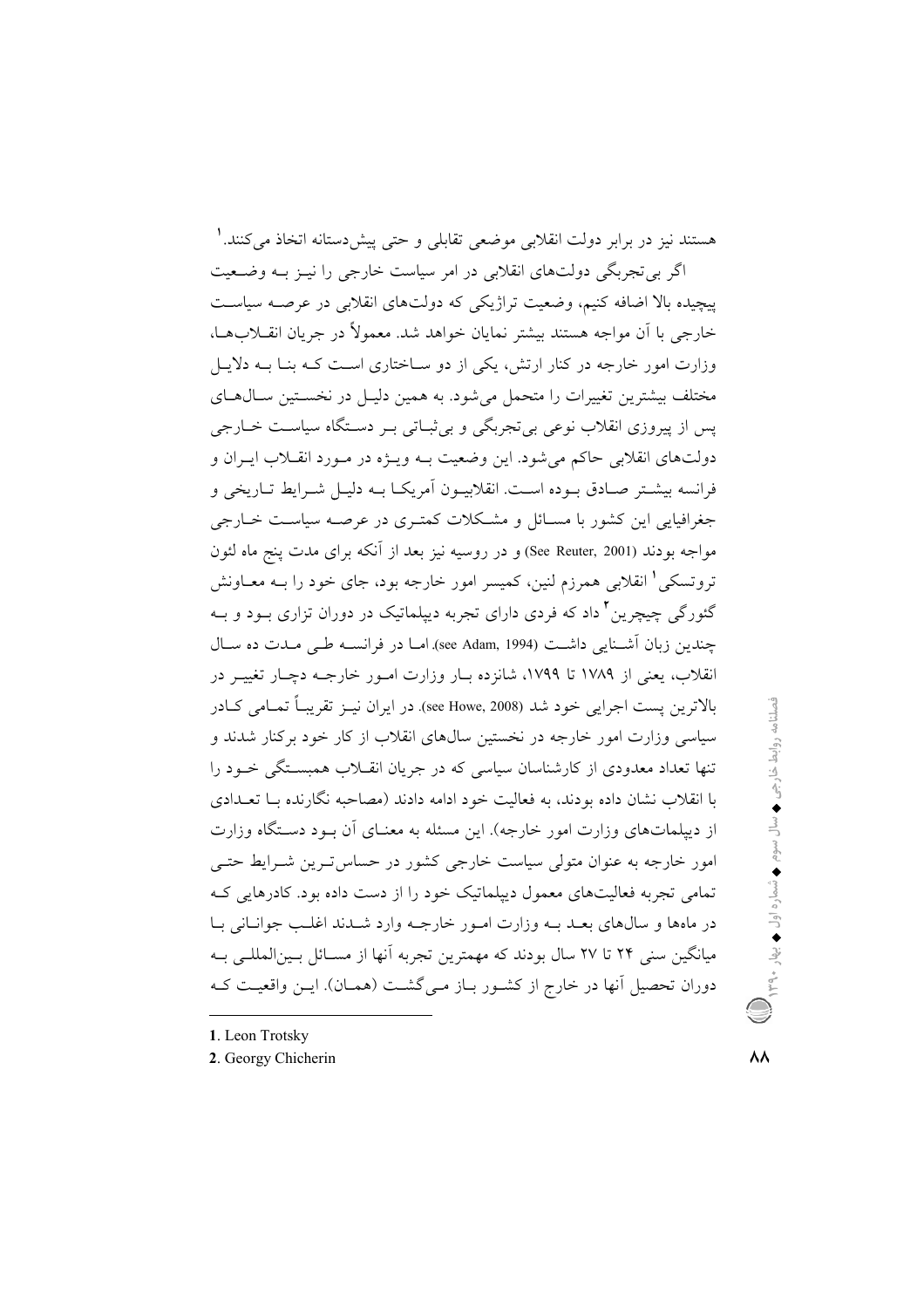نخستین استعفا در هیئت دولت پس از انقلاب متعلق به کریم سـنجابی اولـین وزیــر خارجه ایران بود، حکایت از این داشت که مشکلات درونی وزارت خارجه احتمالاً بسیار بیشتر از آن بود که شخصیت نسبتاً سالخورده و سرد و گرم چشـیدهای ماننـد سنجابی بتواند آن را تحمل کرده و از پس آن بر آید (برای اطـلاع از آشـفتگی۵حـای داخلی در وزارت امور خارجه در ماههای نخست پـس از پیـروزی انقــلاب رجــوع کنید به سنجابی، ۱۳۶۸: ۳۵۷–۳۴۸). از ۲۲ بهمن ۱۳۵۷ تا مرداد ۱۳۶۰ که علی اکب ولایتی برای مدت شانزده سال وزارت امور خارجه را در اختیار گرفت، شش بار (و به تعبیری هفت بار) وزیر امور خارجه ایران تغییر کرد و نکته حـائز اهمیـت اینکـه اغلب این وزرا آ به سرعت در سالهای بعـد در زمـره کسـانی قـرار گرفتنـد کــه از گردونه نظام سیاسی جدید کنار گذاشته شــدند. موضــوع اخیــر نیــز بــه نوبــه خــود می تواند نشان دهنده آن باشد که حداقل در سطح رسمی، دستگاه سیاست خــارجی از آن انسجام و هویت قوامیافتهای که اغلب تحلیلگران سیاست خارجی ایـران از آن سخن مي گويند، برخوردار نبوده است.

با این حال، مسئله مهمتر و در عین حال غمانگیزتر شاید برای ایران این بود ک دولت انقلابی در ایران مانند دولتهای انقلابی در آمریکا، فرانسه و روسیه \_و حتی به دلایلی بیش از آنها \_نگران حفظ امنیت و بقای خود بود. در آمریکا دولت جدید درست پس از پشت سر گذاشتن جنگهای انقلابی قدرت را در اختیار گرفت و از این جهت این شانس را داشت که در سالهای بعد با خیال آسودهتری بـه تمشـیت امور داخلي بير دازد.(See Reuter, 2001) در فرانسه، به دليل وجود يک ارتش قدرتمند، انقلابیون این کشور به محض اطلاع از آمادگی اتریش برای حمله بـه فرانسـه اقـدام به پیش دستی کرده و حمله خود را به نیروهای این کشور آغاز کردنـد :Howe, 1994 (18 در روسیه نیز دولت انقلابی برای تثبیت شرایط داخلبی خـود ابتـدا بـه سـرعت موافقتنامه خفتبار برست لیتوفسک را که بر اساس آن بخشهای مهمی از سـرزمین روسيه به آلمانها واگذار مى شد، با آلمانى ها و اتريشى ها امضــا كـرد، امــا بلافاصــله بعداز شکست آلمان در جنگ جهانی اول، بسیاری از این سرزمینها باز پس گرفتـه شد. در ایران اما مسئله این بود که انقلابیون به تمام معنـا وارث یـک دولـت جهـان سومی بودند. ارتش و نیروهای نظامی از هـم یاشـیده، در کنـار سـاختار اقتصـادی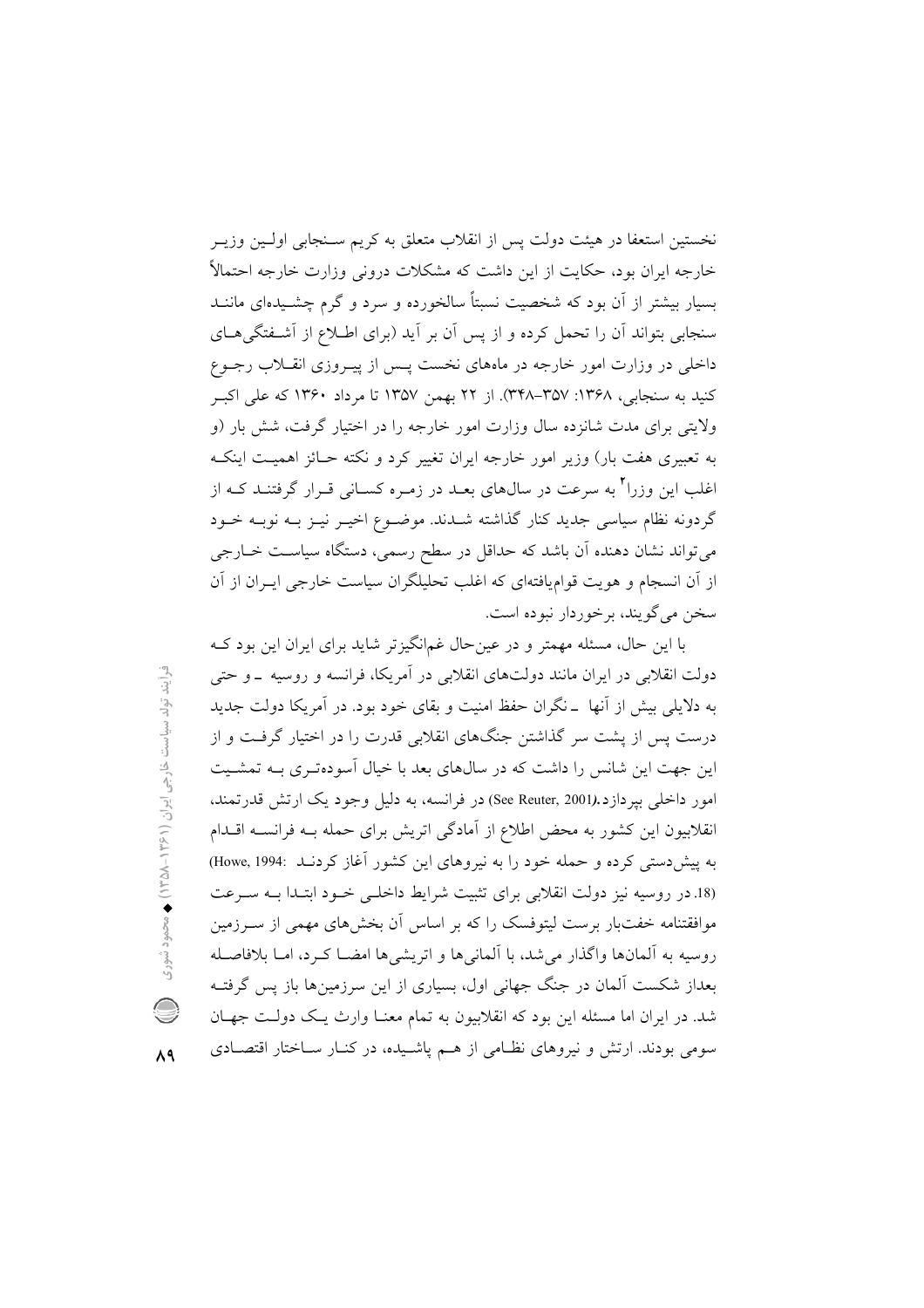وابسته، به انقلابیون اجازه نمی داد که بتوانند به سرعت بـر مشکلات داخلـی فـائق بیایند. علاوه بر این، دو مسئله دیگر نیز به تشدید نگرانی هـای امنیتــی نظـام جدیــد کمک می کرد؛ اول آنکه ایران به دلیل موقعیت ژئواستراتژیک و ژئواکونومیکی که از آن برخوردار بود به گونه اجتناب ناپذیری در متن تحولات جهانی و منطقـهای قـرار داشت و به همین دلیل هرگونه تحول داخلی در ایران کنشگران متعـددی را تحـت تأثیر قرار میداد. این مسئله موجب شده بود کـه کــوچکترین اقــدامات و اظهــارات رهبـران جدیـد ایـران در دسـتگاههـای سیاسـت خــارجی کشــورهای متعــددی، از ابرقدرتهایی مانند آمریکا و شوروی گرفته تـا کشـورهای ماننـد اسـرائیل، عـراق، عربستان و سبایر کشورهای منطقیه، میورد مداقیه و موشیکافی قبرار گرفتیه و بیا واكنش هايي همراه شود. مسئله دوم به تحولات داخلي مربوط مي شد. بلافاصله بعـد از پیروزی انقلاب جریانهای سیاسی متعددی شروع به تأثیر گذاری و نقــش[فرینــی در فضای سیاسی داخلی کردند که برخی از آنها حتی گرایشهای مشخصـی نسـبت به کشورهایی مانند شوروی و چـین داشـتند. حـداقل در یـک سـال و نـیم پـس از پیروزی انقلاب، تعدادی از این گروهها توانستند تنشهایی را در نقاط مختلف ایران ايجاد كنند. أنتيجه قابل انتظار چنين وضعيتي تشديد سوء ظنهــا نسـبت بــه توطئــه نیروهای بیگانه برای انهدام نظام جدید بود.

## فرايند مواجهه

با وجود اّنکه انقلاب اسلامی پیامدهای جهانی و منطقهای وسیعی به همراه داشت و به تعبیر ریمون اَرون اندیشمند فرانسوی، تمامی کشورهای عرب منطقه را بــه لــرزه در آورد و اروپای غربی را در برابر وضعیت نگران کنندهای قـرار داد (آرون، ۱۳۸۴: ١٩)، در آغاز متضمن هيچ ايده عملياتي مشخصي براي جهـان نبـود. واقعيـت ايـن است که تئوریسینهای انقلابی ایران تا پیش از پیروزی انقلاب (و حتی تا ماهها بعد از آن) مباحث و دیدگاههای روشنی در خصوص تحـولات جهـانی و منطقـهای و نسبت دولت مورد انتظار آنها با وضعیت موجود جهانی، مطـرح نســاخته بودنــد. در واقع، هیچ،یک از متفکرینی که در سالهای بعـد بــه عنــوان تئوریســینهــای انقــلاب اسلامی شناخته شدند، مانند دکتر علی شریعتی، آیـتا... مطهـری، مهـدی بازرگــان،

٩.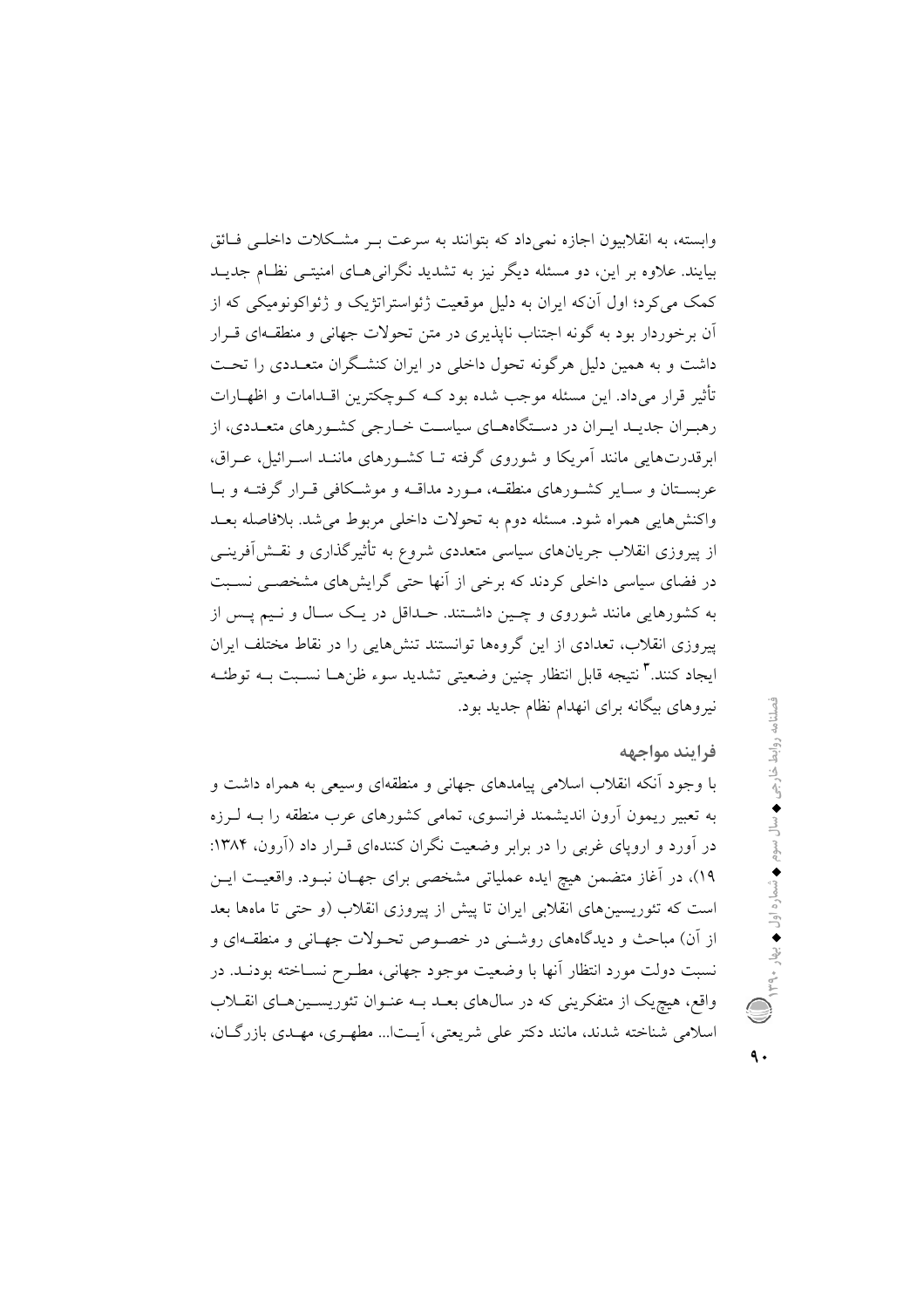آيت ا… طالقاني، آيتا… بهشتي، ابوالحسن بني صدر و برخي ديگر، اساساً متفكـر يــا نظریهپرداز سیاسی نبودند تا قادر به تبیین، توضـیح و یــا تحلیــل شــرایط جهــانی و بین المللی بر مبنای تفکر سیاسی خاص خود باشند. حتی امـام خمینـی کـه از سـال ۱۳۴۱ رهبری انقلاب را در دست گرفتند، از موضع یک متفکر یا نظریهپرداز سیاسی به هدایت و سازماندهی انقلاب نیرداختند. امام خمینی تا پسش از پیـروزی انقــلاب اسلامی، بر اساس وظیفه و رسالت دینی که برای خود قائل بودند، در موارد مختلف به موضوعاتی که گریبانگیر جهان اسلام بود (مانند مسئله فلسطین) پرداختهانـد، امـا این مسئله به هیچوجه معنـای تفسـیر و برداشـت سیاسـی امـام خمینـی از شـرایط منطقهای و بین|لمللی نبود. واضحتر آنکه امام خمینـی بـر اسـاس برداشـت سیاسـی خود از جهان عمل نمی کردند، بلکه برای امام خمینی مسئله اصلی عمـل کـردن بـر اساس تکالیفی بود که اسلام بر عهده همه مسلمانان و به ویژه علمای دینی گذاشته شده بود. تفاوت ظریف اما مهم این دو مسئله در این است که متفکر یا نظریهپـرداز سیاسی به دنبال آن است که برای تمامی مسائل مهم سیاســی تفســیری مشــخص در چهارچوب یک دستگاه فکری مشخص ارائه کند، اما یک عالم یـا رهبـر دینـی تنهـا متعرض موضوعاتی می شود کـه بـر اسـاس تکـالیف دینـی خـود ضـرورت آن را تشخیص میدهد. لنین به عنوان یک نظریهپرداز سیاسی کـه در عـین حـال رهبـری انقلاب مارکسیستی روسیه را نیـز بـر عهـده داشـت، حـداقل از ربـع قـرن پـیش از پیروزی انقلاب روسیه در سال ۱۹۱۷، به همـراه جمـع قابـل تـوجهی از همفکـران خود، از طریق فعالیتهای تشکیلاتی در چهارچوب حـزب کـارگران سوسـیال دمکرات روسیه و مهمتر از آن نگارش مقالات متعدد در نشریات مختلف بـه تبیـین دیدگاهها و برداشتهای مختلف خود از مسائل جهانی پرداخته بود. آ یکی از دلایــل عدم توجه به این مسئله احتمالاً این بود که از نظر رهبران دینی انقلاب ایران، اسلام از پیش خطوط کلی را مشخص کرده بود. امام خمینــی چنــد مــاه پــیش از پیــروزی انقلاب در پاسخ به پرسش خبرنگار روزنامه تایمز انگلستان در خصــوص جزئیــات حکومت اسلامی به این پاسخ کلی اکتفا میکنند که حکومت اسلامی حکومتی است كه متكي بر قواعد و قوانين اسلامي است (صحيفه نور، ج٢: ٣٧۵).

فرآيند تولد سيادست فرمي (1<1×1−2×1−2×1) معموم شوري. Q  $\sim$ 

تا پیش از پیروزی انقلاب اسلامی نگاه به جهان بیرونی در میان روشـنفکران و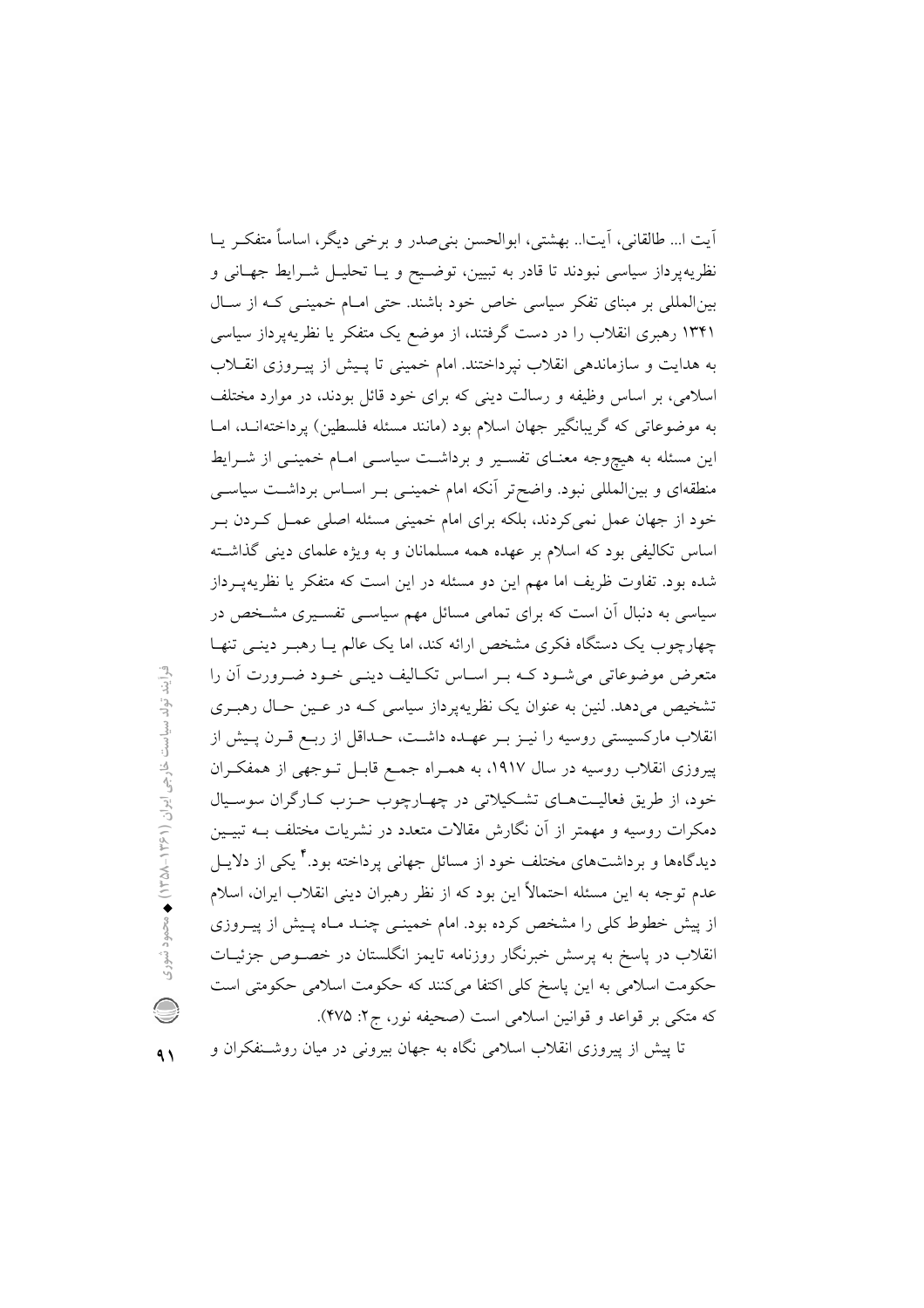جريانهاي انقلابي عمدتاً پيرامون سه مسئله اصلي دور مي زد:

تأکید بر مسئله غربزدگی که توسط روشنفکرانی مانند جلال آل|حمد، داریــوش شایگان، علی شریعتی و برخی دیگر به آن پرداخته شده است. گفتمان غربزدگی در ابران شامل گستره وسیعی از رویکردها، از «سرزنش غرب» تا «نوحـهسـرابی بـرای خودباختگی در برابر غرب» و نهایتاً در دوره پس از انقلاب «غربستیزی» می شـود (بروجردي، ١٣٨٧: ۶۶-٣٩).

نقش استعمارگرایانه آمریکا در تاریخ جدیـد ایـران، کـه عمـدتا از سـال ١٣۴٢ توسط امـام خمينـي و برخـي از روحـانيون سـنتي همفكـر وي و همچنـين برخـي جریانهای چپگرا مورد تآکید قرار میگرفت. آمریکا حداقل در گفتمـان نیروهــای مذهبی ایران تا پیش از سال ۱۳۵۷ به این عنوان که یک «جهانخوار»، «سلطه گـر» بـا «امیریالیست» است مورد نفرت قرار ندارد، بلکه آمریکا تنهـا بــه ایــن دلیــل کــه اولاً «منابع ايران را غارت مي كند»، (صحيفه نـور، ج ١: ٣۴٠) «از اسـرائيل و هـواداران آن پشتیبانی می کند» (صحیفه نور، ج۱: ۱۵۱) و «در امور مسـلمانان مداخلـه مـیکنـد» (همان) از نظر امام خمینی در سال ۱۳۴۳، منفورترین کشورها نـزد مـردم ایـران بـه شمار ميآمد.<sup>۵</sup> در واقع، نگاه امام خميني به آمريکا نه نگاهي ايدئولوژيک و فلسـفي، بلکه کاملاً مبتنی بر واقعیتهاست.

تأکید بر ماهیت نامشروع رژیم اسرائیل و مظلومیت ملــت فلســطین کــه عمــدتأ توسط امام خمینی و طیف وسیعتری از روحانیون اعم از انقلابی و حتی غیر انقلابی مورد توجه قرار می گرفت. در این مورد، گروههای چپگرا و مجاهدین خلق نیز ب مبنای رویکرد خاص خود با نیروهای مذهبی همنوا بودند. بدون تردیـد، بـرای امـام خميني و جريانهاي مذهبي همسو با وي مسئله اسرائيل، مهمترين مسـئله خــارجي بود که نسبت به آن حساسیت نشان داده می شد. ترجمه کتاب سر گذشت فلسـطین نوشته اکرم زعیتر، توسط حجتالاسلام هاشمی رفسـنجانی در سـال ١٣۴٢، کـه بـه نوبه خود امری غیر معمول در میان روحانیون به شمار میرفت، و همچنین انعکاس گسترده تحولات فلسطین و مبارزه رزمندگان فلسطینی و مصری بـا ارتـش اسـرائیل در جریان جنگ شش روزه (۱۹۶۷)، که تحت عنـوان جهـاد از آن پـاد مـی شــد در مهمترين نشريه حوزه علميه قم در دهه ١٣۵٠، يعني ماهنامه «مكتب اسـلام» نشـان

 $95$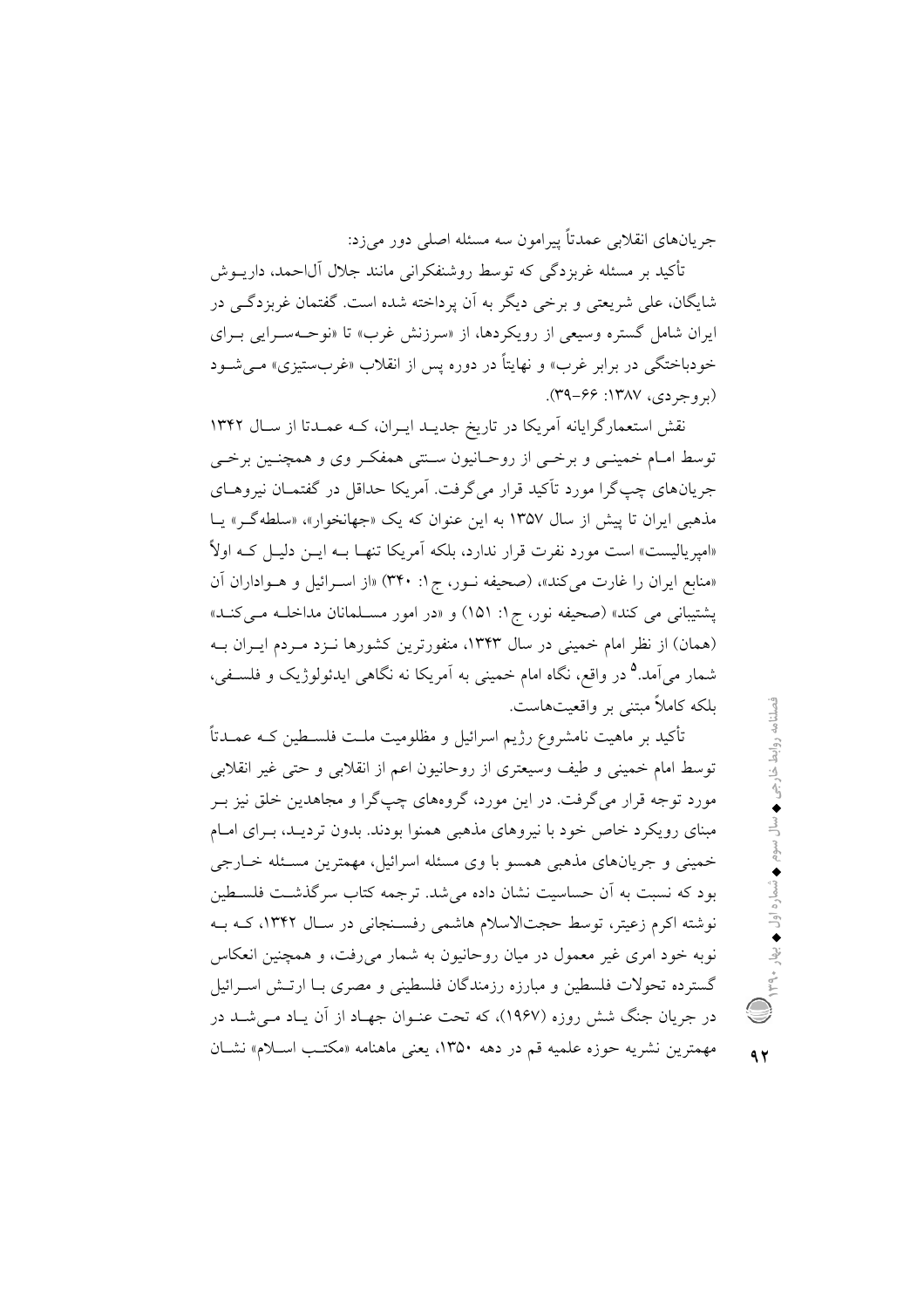دهنده اهميت موضوع فلسطين و منازعـه فلسـطيني- اسـرائيلي بـراي جريـان هـاي مذهبي بود.

اهميت موضوع فلسطين موجب شـد كـه نخسـتين تعـاملات خـارجى دولـت انقلابی با مبارزان فلسطینی برقـرار شـود. پاسـر عرفـات رهبـر سـازمان آزاديـبخش فلسطین، اولین شخصیت خارجی بود که به ایران وارد شد و سفارت اسرائیل اولـین سفارتی بود که پس از پیروزی انقـلاب تعطیـل گردیــد. از سـوی مقابـل، نخسـتین واکنش های منفی نسبت به انقلاب اسلامی نیز از سـوی مقـامهـای اسـرائیل مطـرح گردید. موشه دایان، وزیر خارجه اسرائیل، بلافاصله بعـد از پیـروزی انقــلاب اعــلام کرد که اثرات این تحولات بـر روابـط ایـران و سـایر کشـورها و همچنـین روابـط اسرائیل و اعراب قابل ملاحظه خواهد بود. چون آیــتالله خمینــی بــه طــور آشــکار طرفدار اعراب است و به خصوص با سازمان آزاديبخش فلسطين اعـلام همبسـتگي کرده است (روزنامه کیهان، ۲۵ بهمن ۱۳۵۷، ص ۸ بـه نقـل از هاشــمی رفســنجانی، ۱۳۸۳: ۲۱۲). چنین اقدامات و اظهار نظرهایی از سوی دو طرف به سـادگی آشـکار می ساخت که روابط اسرائیل با انقلاب اسلامی حتی پیش از تولد دولت جدیــد در ایران در وضعیت خصمانهای قرار داشته است. به عبارت دیگر، می تـوان گفـت کـه دولت جدید در ایران ذاتاً ضد اسرائیلی متولد شد. اما در مورد آمریک) وضیعیت تبا حدودی متفاوت است. با وجود اّنکه تصویر اّمریکا در نزد امام خمینی به دلایلی که پیش از این ذکر شد تصویری کاملاً منفی بود، اما اولین علامتها به صورت مستقیم میان دولت آمریکا و رهبران انقلاب اسلامی درست هنگامی رد و بدل شد که سـران چهار کشور غربے یعنے آمریکا، فرانسـه، آلمـان و انگلـیس در جریـان کنفـرانس گوادولوپ در دی ماه ۱۳۵۷ به این نتیجه رسیدند که امکان حفظ شاه بر سر قــدرت وجود ندارد. پس از این کنفرانس کارتر رئیس جمهور وقت آمریکا از طریق فرانسیه پیامی برای امام خمینی میفرستد که اَن را میتوان نخستین مواجهه اَمریکا بــا رهبــر اًینده جمهوری اسلامی تلقی کرد. این پیام اگر چه در بطن خود حاکی از این مسئله بود که اَمریکا به ناچار وقوع تغییر و همچنین جایگاه امام خمینی به عنوان رهبر این تغییر در ایران را پذیرفته است، اما در عین حال حاوی علامت تحقیر آمیـز و نگـران کنندهای برای انقلابیون ایران بود که سوءظن موجود نسبت به این کشور را افـزایش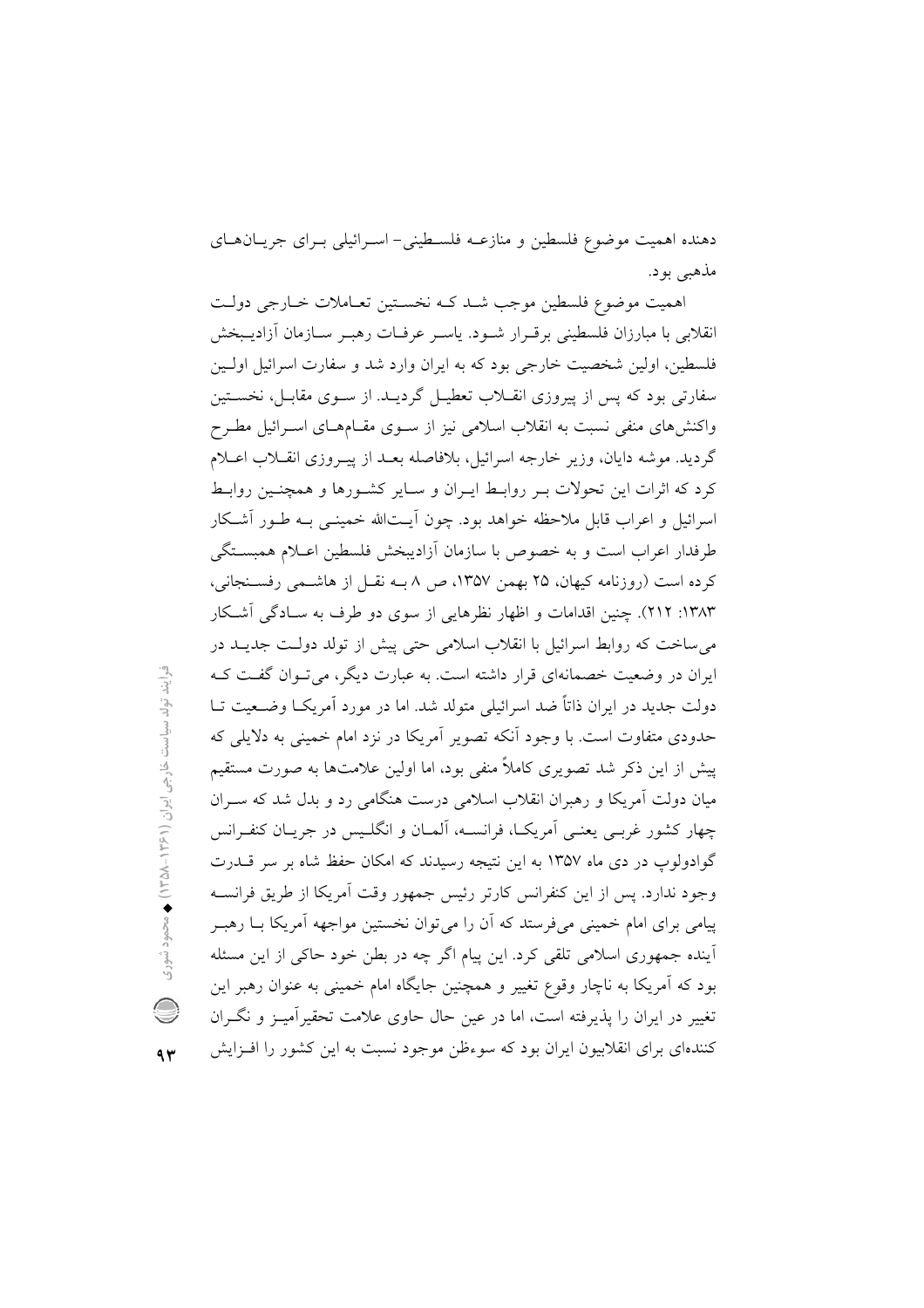میداد (هاشمی رفسنجانی، ۱۳۸۳: ۱۴۷). ابراهیم یزدی که خود در زمان انتقـال پیـام حضور داشته است، در این باره می نویسد: «چند روز بعـد از کنفـرانس گوادولـوپ کارتر پیامی برای امام میفرستد که در آن با کمال وقاحت و بی شـرمی و علـی(غـم روابط بین المللی و با نهایت صراحت اعلام می کندکه دولت بختیـار مـورد حمایـت آمریکاست و از امام می خواهد کـه از او حمایـت نمایـد. و تهدیـد مـی کنـد کـه در صورت مخالفت آیتا… با دولت بختیار وقوع یک کودتای نظـامی حتمـی اســت، و اینکه بهتر است آیتا... در بازگشت به ایران عجله نکند» (یزدی، ۱۳۶۸: ۹۱). پاسخ امام به این تهدید حاوی نصیحتهایی برای رئیس جمهـور آمریکـا و حتـی تهدیـد متقابل است: «به اَمريكا اخطار مي كنم كه اگر كودتايي بشود از چشم شما مي بينند.... اگر کودتای نظامی بشود، حکم جهاد مقدس باید داد...... بـه شـما توصـیه مـی کـنم جلوی این خونریزی هــا را بگیریــد» (پــزدی، ۱۳۶۸: ۹۴). تقریبـاً پــیش از پیــروزی انقلاب اسلامی برای امام خمینی و برخی از نزدیکان وی محرز بود که آمریکا دائمـاً در پی توطئههایی برای مقابلـه بـا انقــلاب اسـلامی اسـت (پــزدی، ۱۳۶۸: ۹۱)، امـا احتمالاً در مورد چگونگی، جدّیت و ابعاد اَن تصور روشنی وجود نداشت.

نکته حائز اهمیت دیگر اینکه در این مرحله و حتی تا ســال۱صای بعــد تصــویر یکپارچهای از غرب به عنوان دشمن وجود ندارد. امام خمینی در این دیدار خطـاب به نماینده دولت فرانسه می گویند: «از رئیس جمهور [فرانسه] که در این کنفرانس از تأييد كارتر از شاه مناقشه كرده است تشكر مى كنم» (يـزدى، ١٣۶٨: ٩۵). تقريبـاً دو ماه پیش از این، امام خمینی در پاسخ به پرسش خبرنگار آلمانی در خصوص اینکـه تغییرات در ایران چه نتایجی برای کشورهای اروپای غربی بویژه آلمان غربی بوجود خواهد اَورد، نیز گفته بودند که: «نتایج بدی به بار نخواهد اَورد. با همه دول<sub>ی</sub> که بــه احترام با ما رفتار كنند، ما نيز با آنها به احترام متقابل رفتار خواهيم كرد.» با اين حــال امام در پاسخ به پرسش همین خبرنگار در خصوص وضعیت آمریکائیها میگوینـد «اَمریکائیهائی که به ضرر ما در ایـران هسـتند، اَنهـا را تحمـل نخـواهیم کـرد. امـا کسانی که به ضرر ما نیستند، مثل سایر خارجی هــا در اَنجــا زنــدگی خواهنــد کــرد» (صحيفه نور، ج۲: ۲۷۹).

یس از پیروزی انقلاب تبادل علامتها و پیامهای منفـی میـان ایــران و آمریکــا

 $96$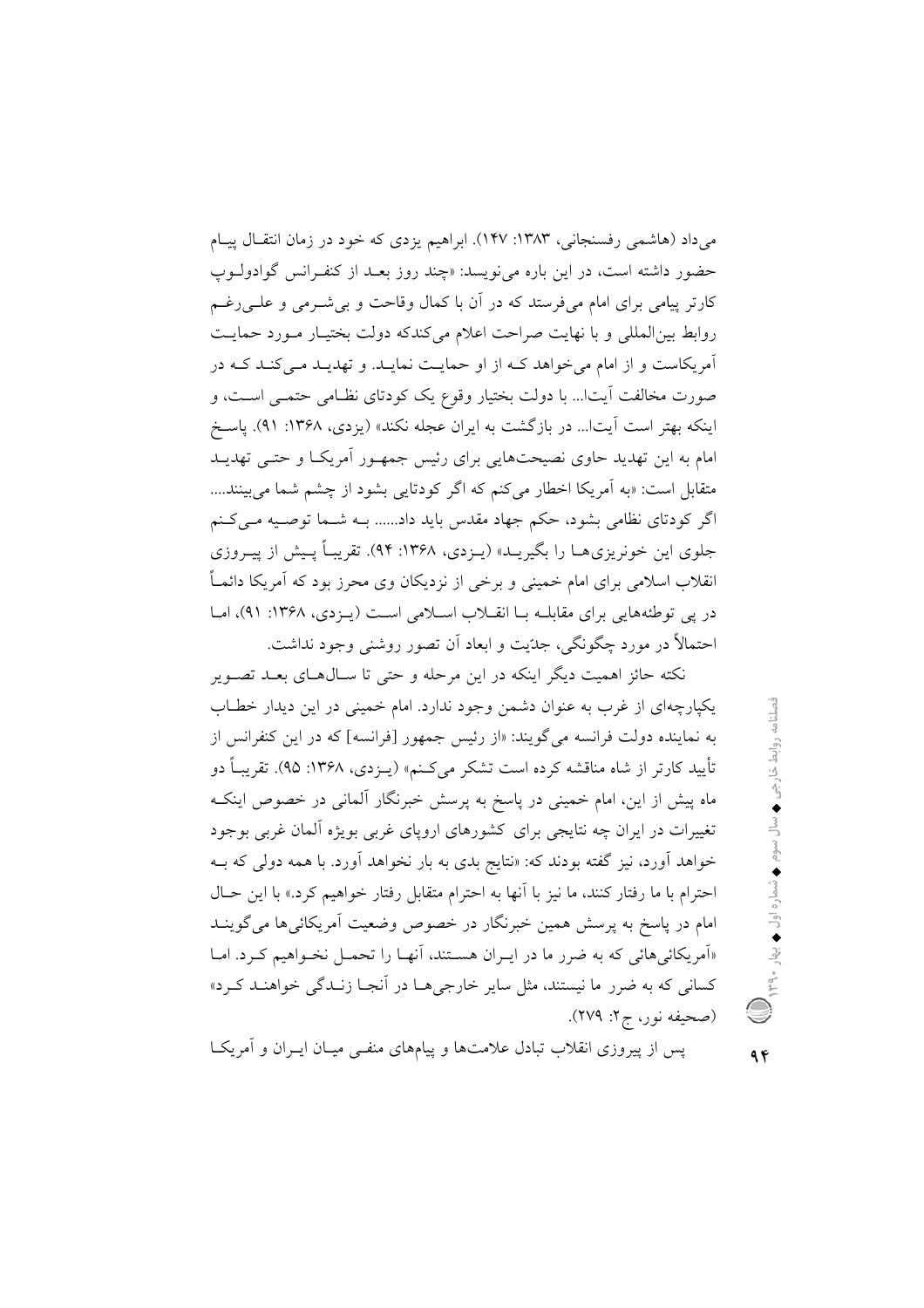شکل عملیتری به خود میگیرد. هارولد براون<sup>۱</sup> وزیر دفاع وقت آمریکا در دیــداری که دقیقاً همزمان با پیروزی انقلاب از برخــی از کشــورهای خاورمیانــه داشــت، بــه شکل بی سابقهای اعلام کرد که ایالات متحده اگر مقتضی بداند رأساً با کمک نیــروی نظامی از منافعی که در ادامه عرضه نفت از خلیج فـارس دارد، دفـاع خواهــد کــرد (رمضانی، ۱۳۸۸: ۶۳). درست چند ماه بعد از پیروزی انقلاب، تصـویب قطعنامـهای عليه وضعيت حقوق بشر در ايران خشم امام خميني(صحيفه نور، ج۶: ۱۷۴) و ياران نزدیک وی را بر می|نگیزد، اما تنشهای جدیتر میان دو طرف زمانی ایجاد می شود که آمریکا اجازه ورود شاه به آمریکا را برای درمان سرطان را صادر کرد (آبراهامیان، ١٣٨٩: ٢٩٨). اين مسئله موجب شد كه احساسات ضد آمريكايي در ايبران بيش از هر زمان دیگر تشدید شود و در نهایت با حمله دانشجویان بـه سـفارت آمریکــا در تهـران و اشـغال ايــن سـفارت در ١٣ آبــان ١٣۵٨، بــه نقطــه بــي بازگشــت برســد. پیچیدگی های مربوط به دلایل و چگونگی اشغال سفارت آمریکا ضرورت بحثهای گستردهتری را ایجاد می کند، اما این نکته لازم به ذکر است که استدلال امام خمینـی برای حمایت از عمل دانشجویان حکایت از این می کرد که امام بر اساس اطلاعـاتی که به ایشان داده شده بود کاملاً به این نتیجه رسیده بودند که سفارت آمریکــا مرکــز طراحی تمامی توطئههایی بوده است که جمهوری اسلامی طی چند ماه حیات خــود با اَن روبـرو شـده بـود (صـحيفه نـور، ج١٠: ١۴٣-١٣٩). نگرانـي از تكـرار واقعــه کودتای ۲۸ مرداد که به عنوان یک گزاره محوری بـه طـور مکـرر در گفتمـان امـام خمینی و برخی از رهبران انقلابی مورد تأکید قرار می گرفت تا حدود زیبادی نشبان از دغدغههایی داشت که می توانست هرگونه اقدام انقلابـی علیـه آمریکـا را توجیـه کند. علاوه بر این، این مسئله تصادفی نیز حائز اهمیت است کـه درسـت در زمـان اشــغال ســفارت تعــدادي از روحــانيون تأثير گــذار ماننــد حجــتالاســلام هاشــمي رفسنجانی، آیتا... خامنهای و حسن روحانی و برخی دیگر، برای انجام عمـل حـج تمتع در مکه حضور داشتند (هاشمی رفسنجانی، ۱۳۸۳: ۳۶۸). اشغال سفارت آمریکا در تهران، در هر حـال، یـک مرحلـه اساســی در فراینــد

فرآيند تولد سيادست خارجي ايران (١٤/٥/١٤) معموم شوري. C

۹۵ 1. Harold Brown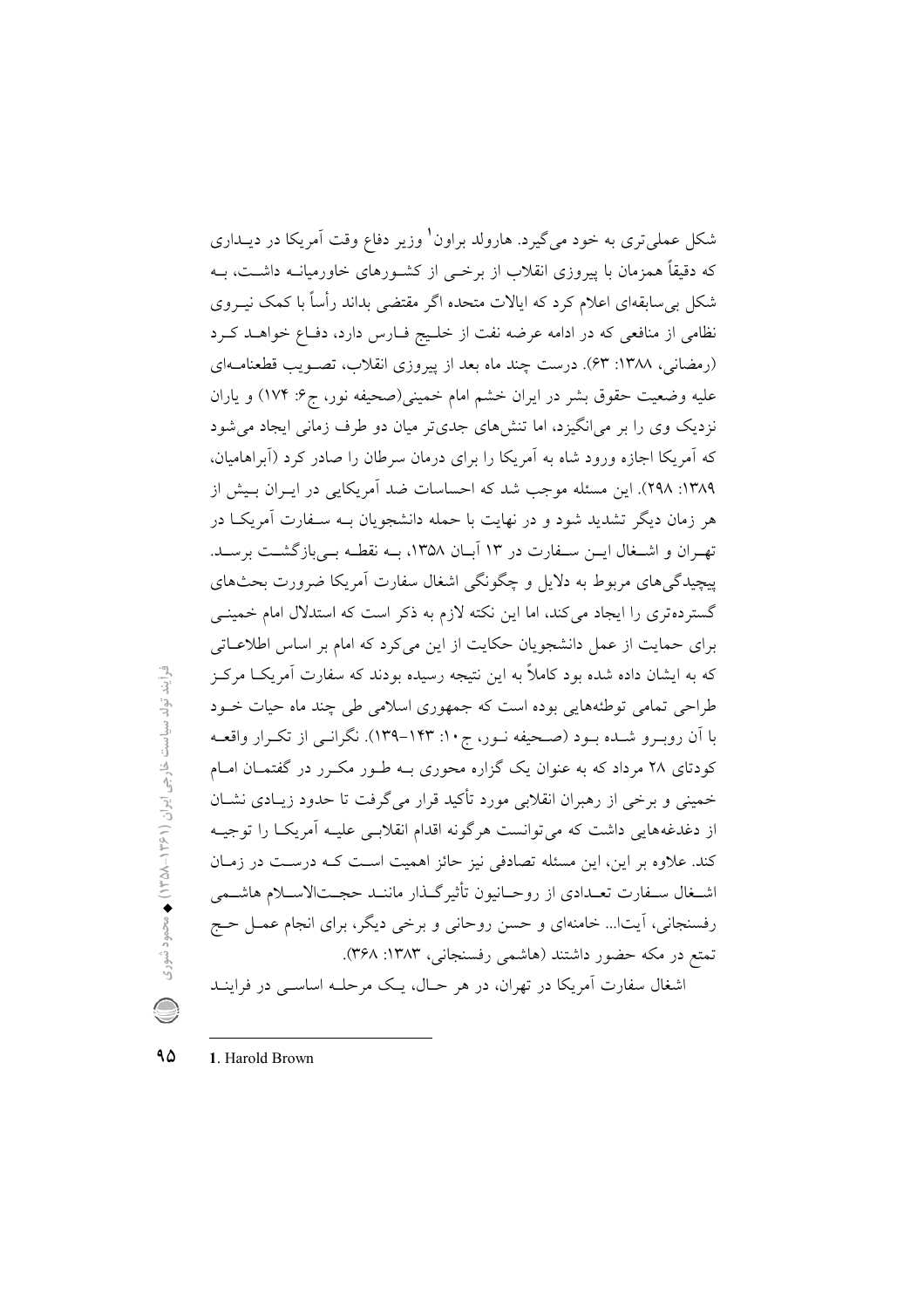ادراک متقابل میان دو طرف به شمار می آیــد و بــه عبــارتی، شــکل گیــری تصــویر و هویت «دشمن» از یکدیگر را هم برای ایران و هم برای آمریکا (و البته بیشتر بـرای ایران)، به مرحله نهایی نزدیک کرد. آغــاز جنـگ عــراق علیــه ایــران کــه بــه اعتقــاد مقامهای رسمی ایبران بیا تحریک و حمایت آمریکیا صورت گرفت (هاشیمی رفسنجانی، ۱۳۸۴: ۲۲۲)، در واقع تنها به تثبیت هرچه بیشتر این هویت کمک کرد.

غیر از آمریکا و اسرائیل، سیاست خارجی ایران در نخستین سـال۵هـای پـس از پیروزی انقلاب با مسائل نزدیکتری نیز مواجه بود: مجموعهای از کشورهای عربے منطقه که نگران تسری جوششهای انقلابی به کشورهای خود بودند. این مسئله بـه نوبه خود یکی از مهمترین موضوعات مجادله برانگیز در سیاست خارجی ایران پ به ویژه در سالهای نخست ـ بعنی مسئله صدور انقلاب را برجسته کرد.

تحلیلگرانی که به تحلیل ابعاد و اصـول سیاسـت خــارجی جمهـوری اسـلامی ایران پرداختهاند، اغلب در نقطه آغاز بر دو مسئله تأکید می کنند: مسئله آرمانگرایسی دولت جدید و مسئله صدور انقلاب فرهنگ رجائے معتقد است که همه انقبلابها لااقل در ظاهر سـودای آرمـانگرایـی در سـر دارنــد.... انقلابیـون، آرمانشــهر را نــه انگارهای خیالی یا ناکجاآباد، که طرحی تحقق پذیر می شمارند.... در انقلاب اسـلامی، گرایش به ناکجاآباد و خیال پردازی به دو دلیل نیرومندتر است: تأثیر عرفان اسـلامی و خصلتهای آرمانگرایانه تفکر سیاسی و اجتمـاعی در ایـران در طـول سـه دهـه گذشته (رجایی، ۱۳۸۲: ۷۹). رجایی همچنین به این نتیجهگیری مـی(سـد کـه اگـر انقلابي خود را اسلامي مي داند، صدور انقلاب نه تنها حركتي انقلابي بلكه وظيفهاي انقلابی است (رجایی، ۱۳۸۲: ۸۱). گری سیک، عضو شورای امنیت ملی آمریک) در زمان وقوع انقلاب و پژوهشگر کنونی موسسه مطالعات خاورمیانــه دانشـگاه کلمبیــا نیز می نویسد این تجربه مشترک انقلابهاست که به طـور مقـدماتی بـه بـازتعریف جهان بیرونی بر اساس تصویر خود میپردازند. تنها با تجربههای سخت است ک آنها مي فهمند دنيا به سادگي در خدمت آنها در نخواهدآمد(356 :Sick, 2002).

دو ویژگی آرمانگرایی و صدور انقلاب به میزانی در کتابها و مقالات مربـوط به سیاست خارجی ایران تکرار شده است کـه اغلـب نویسـندگان نیـازی بـه ایـن نمي بينند كه مصاديقي براي ادعاى خود مطرح كنند. نه رجايي و نه گري سيك و نه

 $95$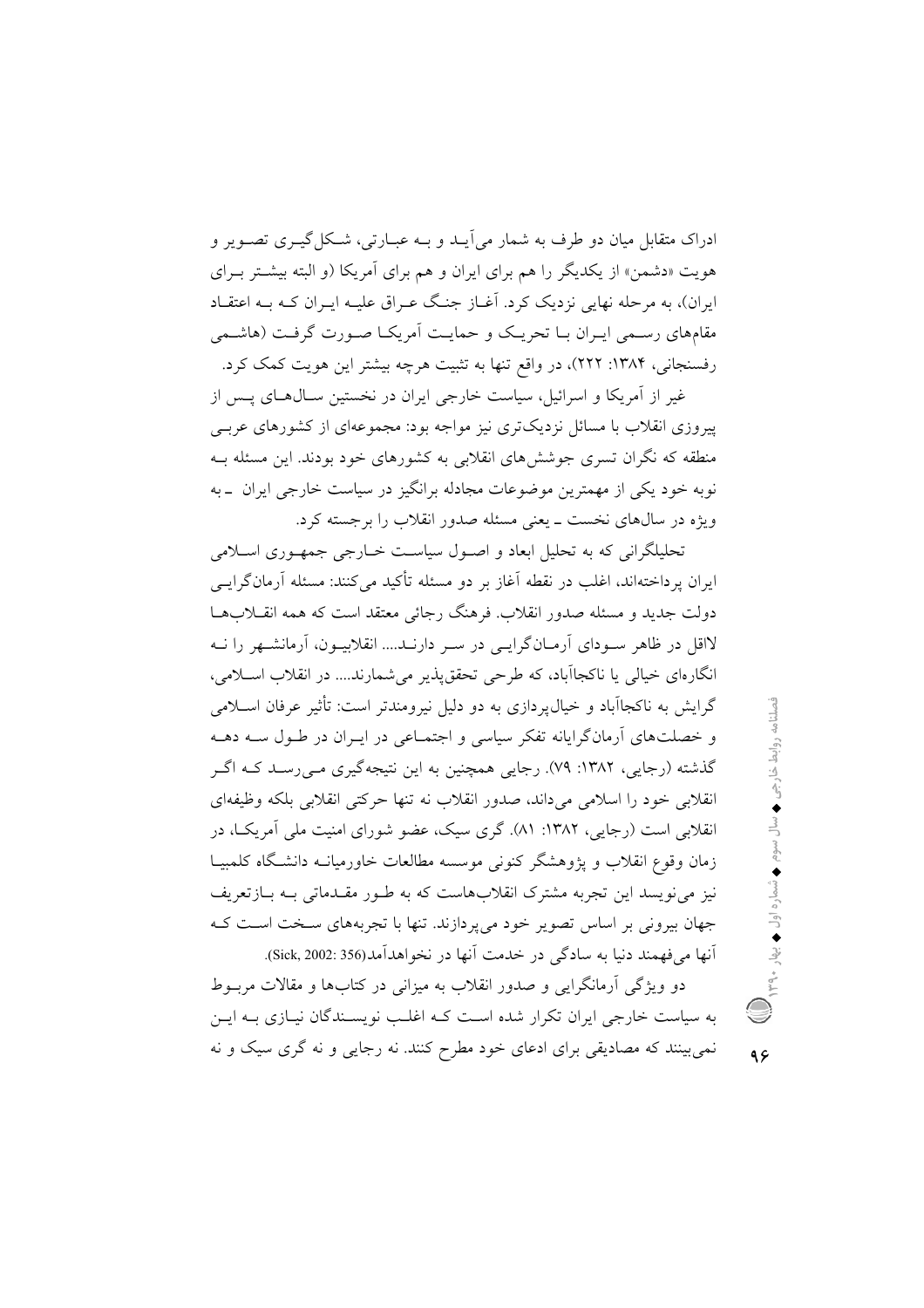حتی نویسندگان دیگر به ما نمی گویند که بر مبنـای چــه مصــادیقی بــه ایــن نتیجــه رسیدهاند. رجایی تنها به اصل ۱۵۴ قانون اساسی اشاره می کند که در آن بر حمایت از مبارزه حقطلبانه مستضعفین در برابر مستکبرین تأکید شده است. بــر مبنــای ایــن استدلال، بنایر این باید انقلابیون آمریکا و نویسندگان اعلامیه جهانی حقیوق پشیر را بيش از همه متهم به تلاش براي صدور انقلاب ساخت. البته رجايبي اين موضـوع را نیز نادیده میگیرد که در ابتدای این اصل، صراحتاً بر خودداری از مداخلـه در امـور داخلی کشورهای دیگر تأکید شده است. گری سیک نیـز هـیچ اشـارهای بـه دلایـل ادعای خود نمی کند.

انوشیروان احتشامی نیـز در کتـاب پـس از [امـام] خمینـی، در حـالی کـه بـه صراحت تأکید می کند کـه در هـر حـال تـا تابسـتان ۱۹۸۲ (۱۳۶۱)، مجـال صـدور انقلاب به گونهای جدی برای ایران فراهم نشـد (Ehtshami, 2002: 132)، در صـفحات دیگر بدون ذکر هرگونه سندی می نویسد که در سال ۱۹۸۰ این گونه به نظر می رسید که ایران خشونت آشکاری را در قبال دولتهای محافظهکار خلیج فـارس، عـراق و کشورهای میانهرو عرب به نمایش می گذارد. احتشامی همچنـین بـه نقـل از شـهرام چوبین می نویسد که دو عامل صدور انقلاب و سیاست نــه شــرقی و نــه غربــی، بــه گونهای طبیعی کافی بود تـا زنـگ خطـر قابـل ملاحظـهای را در میـان کشـورهای منطقهای و همسایگان ایران در خلیج فارس به صدا در آورد (Ehtshami, 2002: 130).

تقریباً در هیچ متنی اسناد قانع کنندهای برای نشـان دادن تـلاش۵مـای عملـی و سازماندهی شده جمهوری اسلامی ایـران بـرای صـدور انقــلاب خــود در نخســتین سال های پس از پیروزی انقلاب ارائه نشده است. اغلب مـواردی کـه تحـت عنـوان حمایت ایران از جنبشهای آزادیبخش و یا سازمانهای انقلابی در کشورهای عربـی مطرح میشود در واقع به سال0های پس از شروع جنگ ایران و عراق، و بــه عبــارتی به سال های پس از آشکار شدن حمایت کشورهای عربی از عراق، بر میگردد. البتـه تردیدی نیست که در فضای سیاسی آشفته سالهای ۱۳۵۸ تا ۱۳۶۱ برخبی اقلدامات و اظهارات توسط برخی افراد یا گروهها موجب نگرانبی هـایی در میـان کشـورهای دیگر گردیده است (مانند تلاش های محمـد منتظـری بـرای اعـزام تعـدادی نیـروی مسلح به سوریه برای مقابله با اسرائیل)، اما حمایت از چنین اقـداماتی هـیچ گـاه بـه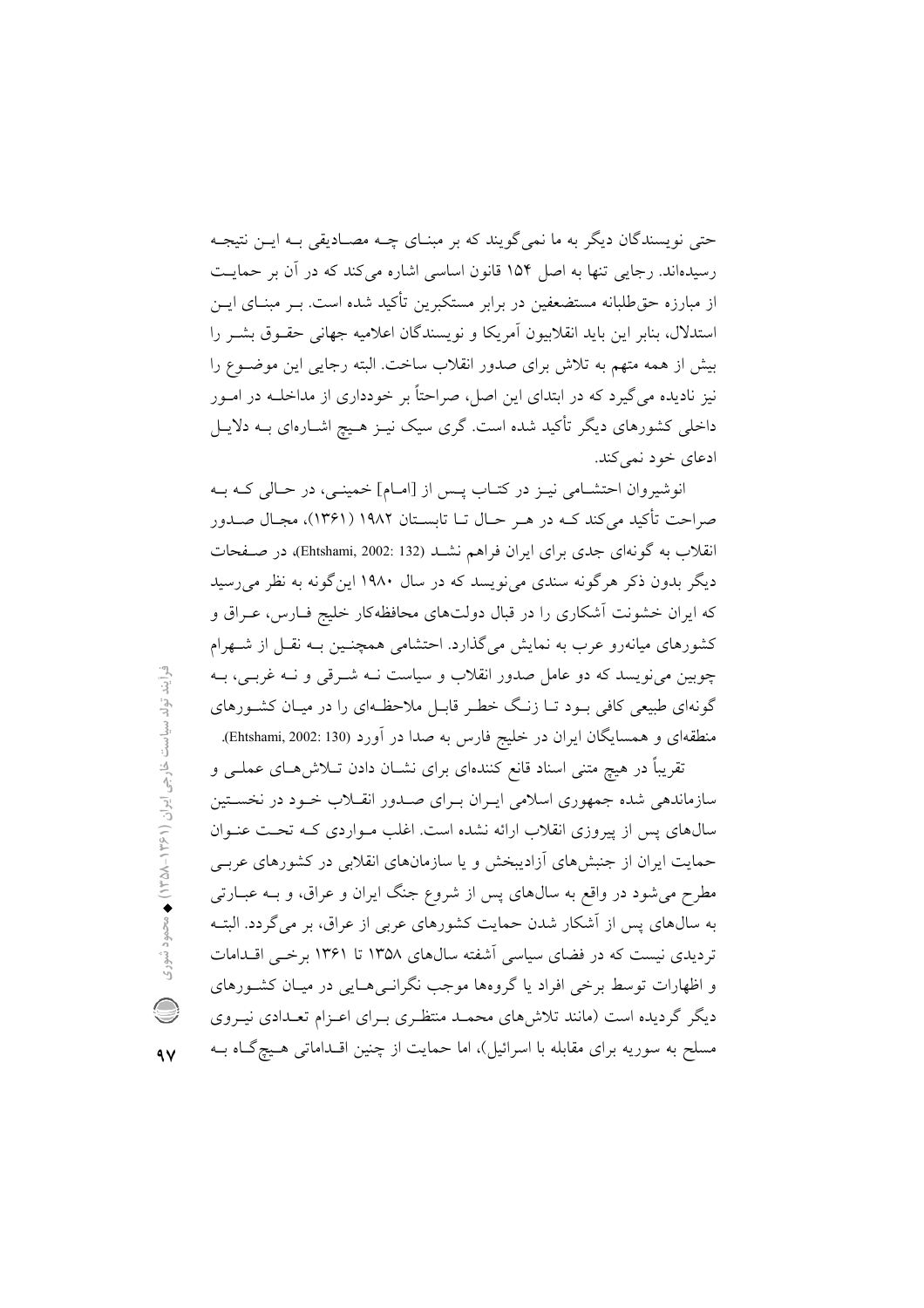یک گفتمان مسلط تبـدیل نشـد و در داخـل نیـز مخالفـان جـدی داشـت. هاشـمی رفسنجاني در خصوص حضور عبدالسلام جلود معاون قذافي رهبر ليبي در ايران در اسفند ۱۳۵۷، می نویسد خیلیها از این دیدارها اظهار ناراحتی می کردند و به مرحوم محمد منتظری ــ که مسبب اصلی این سفر بود ــ انتقاد داشــتند و خواســتار برخــورد شدید با او بودند (هاشمی رفسنجانی، ۱۳۸۳: ۲۷۳).

مسئله نگرانی از صدور انقلاب اسلامی بیش از هر حـوزه دیگـری بـر روابـط ایران و عراق تأثیر گذار بود. پس از اختلافات ارضی متعددی کـه در دهــه ۱۳۵۰ دو کشور را بارها تا مرز جنگ با یکدیگر به پیش بـرد، مسـئله مداخلــه ایــران در امــور داخلی عراق که دلیل صدام حسین برای حمله گسترده به ایران بود، در واقع بهانهای بود که حتی در مجامع بین|لمللی نیز مورد پذیرش واقع نشد. البته تردیدی نبود کـه عراق بیش از هر کشور دیگری نگران تأثیرات انقلاب اسلامی بر اکثریت جمعیت شیعه خود بود. در واقع، به دلیل وجود پیوند عمیق میان برخی از علمـای نجـف، از جمله آيتا... محمدباقر صدر، با امام خميني، آنها كاملاً خواستار تكرار تجربه ايـران در عـراق بودنــد و حتــى بعــد از پيــروزي انقــلاب در ايــران، أنهــا نيــز تظــاهرات اعتراض آمیزی علیه دولت بعثی بـه راه انداختنـد، امـا ایــن مسـئله کــاملاً موضـوعی داخلی در عراق بود و هیچ دلیلی وجـود نـدارد کـه ایـران در شـکل دادن بـه ایـن تظاهرات نقش داشته باشد. به هرحال، این تلاشها در نهایت بـا سـرکوب شـدید مواجه شد و آیتا... صدر نیز به همراه خـواهرش، توسـط نیروهـای امنیتـی عـراق دستگیر و سیس به قتل رسیدند.

اگرچه عراق همسایه مهمی برای ایران به شمار میرفت و نقش تعیین کنندهای در سیاستهای منطقهای ایران داشته و دارد، اما پیامدهای حمله این کشور به ایـران، در فرایند شکل گیری و تثبیت هویت جدید سیاست خـارجی ایـران بسـیار فراتـر از پی آمدهای دو جانبه بود. جنگ ایران و عراق در واقع نوعی مرزبندی و جبهه گیـری در میان کشورهای منطقه در جهت موافق یا مخـالف ایـران ایجـاد کـرد و بــه زبـان دیگر، این جنگ مجموعه دوستان و دشمنان ایران را تکمیل کرد. این مرزبندی حتی سازمان آزادیبخش فلسطین و یاسر عرفات را نیز به تدریج از جایگاه دوستان ایــران بـه جايگـاه مخالفـان ايـران وارد ســاخت (Ehteshami, 2002:133). عــلاوه بــر ايــن،

 $4<sub>A</sub>$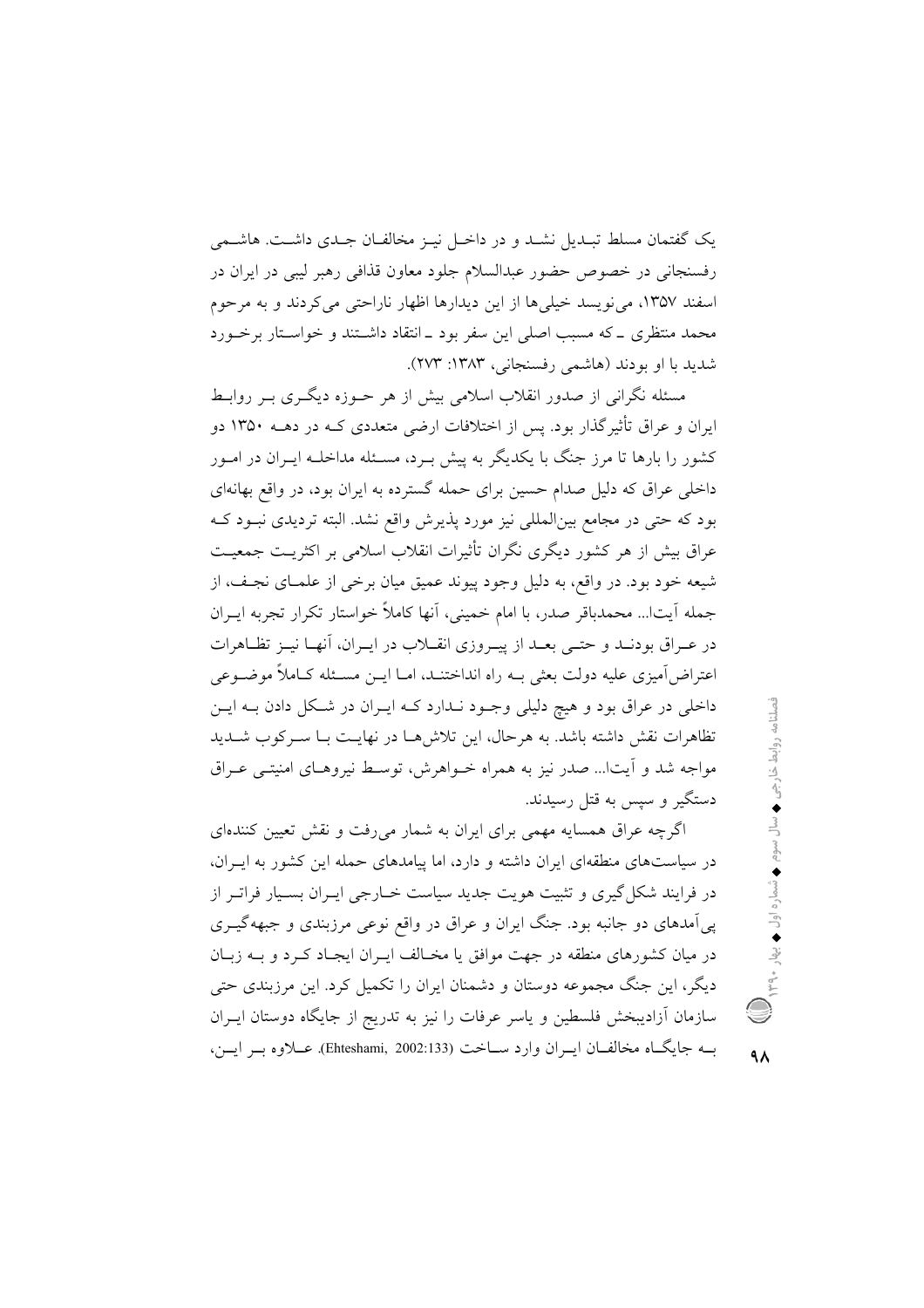حمايتهاى نظامى گسترده برخى از كشورها مانند فرانسه (85 :2009 ,Takeyh) آلمان و حتى شوروى از عراق تصوير موجود از اين كشورها در نزد رهبـران ايـران را بـه تصویر دشمن تبدیل کرد. تا پیش از این، حداقل در مورد فرانسه، رهبـران ایـران بـه دلیل میزبانی از امام خمینی، تصبویر نسبتاً مثبت و دوستانهای داشتند. گردر میورد شوروی البته آنچه که بیش از این تأثیرگذار بود مسئله حمله این کشور به افغانســتان بود که با مخالفتهای تعداد زیبادی از کشورهای اسلامی از جملـه ایـران روبـرو گر ديد.

بازیس گیری شهر خرمشهر در خرداد ۱۳۶۱، با وجود تمامی حمایتهایی که از عراق صورت گرفت، اعتماد به نفس رهبران ایران را در سطح منطقهای و بین|لمللی کاملاً افزایش داد و موجب شد که سیاست خارجی ایران از یک وضعیت واکنشی و انفعالي خارج شده و شکلي فعالانه و در مـواردي تهـاجمي بـه خـود بگيـرد. عـدم موافقت با طرحهای میانجیگری بینالمللی در جنگ، به این دلیل که در هیچیک از أنها عراق أغازگر جنگ شناخته نمی شـد و همچنـین اقـداماتی نظیـر اعـزام نیــروی نظامی به سوریه و لبنان برای مقابله با تهاجم اسرائیل به لبنان در فاصـلهای کمتـر از یک ماه بعد از فتح خرمشهر، حکایت از آن داشت که اینبار ایران بــدون نگرانــی از ناآرامیهای داخلی، به قدرتی تبدیل شده است که خواهان تأثیر گذاری بر فرایندهای منطقهای است.

## نتىجەگىرى

تصویری که در این مقاله از فرایند تدریجی شکل گیری هویت سیاست خارجی ایـران در نخستین سال@ای پس از انقلاب ارائه شد ممکن است این پرسش را ایجاد کند ک چرا اغلب کشورهای منطقه و قدرتهای بزرگ جهانی در این فراینـد بـه تــدریج بــه صف مخالفان جمهوری اسلامی ایران وارد شدند و چرا علـی رغــم اینکــه بســیاری از مسئولین ایرانی، و از جمله امام خمینی، بارها تأکید داشتند که ما خواهــان دوســتی بــا تمامی کشورهای مسلمان منطقه هستیم، بعضاً برخی اقدامات و یا اظهارات بی|همیـت از سوی مخالفان ایران مورد تأکید بیشتری قرار میگرفتند؟ پرسش نظریتر ایــن اســت که چرا از مجموعه پیامهای متعارضی که از ایران به کشورهای دیگ مـی رسـید، تنهـا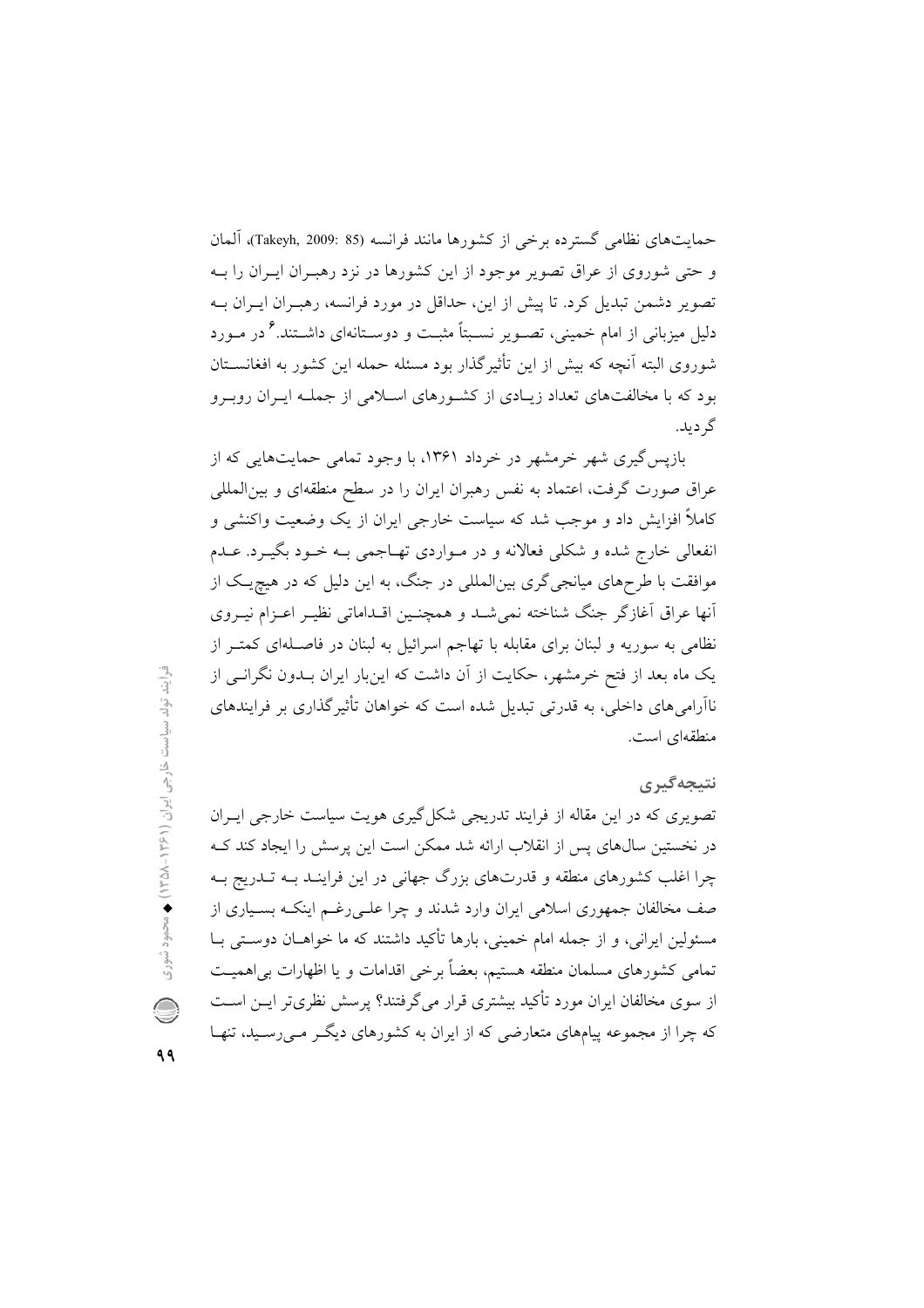پیامهایی که موجب تشدید دشمنیها می شد مجبال بیشتری بیرای خبود نمبایی پیندا می کردند؟ یک پاسخ کلی به این سؤال آن است که به هرحال تغییر رژیم در ایران اولاً منافع کشورهای زیادی از جمله آمریکا و اسرائیل را با مخـاطره مواجــه کــرد و حتــی برای اسرائیل تهدیدآمیز نیز بود؛ ثانیـاً برخــی از کشــورهای منطقــه بــه شــدت نگــران تأثيريذيري جريانهاي داخلي خود از انقلاب اسلامي بودند؛ ثالثاً بي تجربگي مجموعــه مدیرانی که مدیریت کشور را پس از انقلاب بر عهده داشتند مانع از آن می شـد کـه بـا اً ینــدهنگــری بیشــتری بــه مســائل جهــان بیرونــی نگــاه کننــد و نهایتــاً اینکــه برخــی افراطگریهای در داخل که تا حدودی در جریان انقــلابهــا و بــه ویــژه در نخســتین سالهای پس از پیروزی انقلاب گریزناپیذیر هستند، موجب تشیدید سیوءظن هیا و بدگمانی ها در برخی از کشورهای منطقه مـیگردیــد. ایــن وضــعیت پیچیــده در کنــار برخی تلاش های عامدانه برای تصویرسازی از ایران به ویـژه در فضـای رسـانهای، در واقع به گفتمان مسلطی هم در سطح سیاسی و هم در سطح علمی شکل داده است که به سادگی امکان گریـز از آن وجـود نـدارد. بـرای مثـال، بـا وجـود آنکـه بسـیاری از تحلیل گران در سطح تحلیل می پذیرند که مبحث صدور انقلاب بــه ویـــژه در نخســـتین سال0های پس از پیروزی انقلاب، عمدتاً با برداشتی فرهنگی مورد تأکید رهبـران ایــران قرار می گرفته است، با این حال، این موضوع در نتیجه گیری هـای آنــان چنــدان راه بــه جایی نبرده است ( به طور مثال، رک رجائی، ۱۳۸۲).

در این مقاله قطعاً هدف موضع گیری له یا علیه یک رویکرد نسبت به سیاسـت خارجی ایران نیست، بلکه هدف بیشتر نشان دادن چگونگی برساخته شدن سیاست خارجی ایران بر اساس واقعیتهای موجود و نـه بـر اسـاس تصویرسـازیهـا و پـا گفتمانسازیهای غیر علمی میباشد. در عبارتهـای پیشـین تـلاش کـردیم تـا بـه صورت مختصر چگونگی شکل گیری مهمترین ابعاد سیاست خــارجی ایــران یعنــی شکل گیری دوستیها و دشمنیها و فرایند تثبیت آنها را مـورد بررسـی قـرار دهـیم. فرض بر این بود که هویت سیاست خارجی ایران، حداقل در مرحله ابتدایی کـه بـه نظر ما مهمترین مرحله در شکل گیری آن محسوب می شود، هویت بسته و از پـیش تعیین شدهای نبوده است. اساساً اَشفتگی های موجود در ایــن ســال۱هــا، بــه ویـــژه در ساختار تصمیم گیری سیاست خارجی، اجازه غلبه یک هویت یا گفتمان بسته را بــه

 $\sqrt{10}$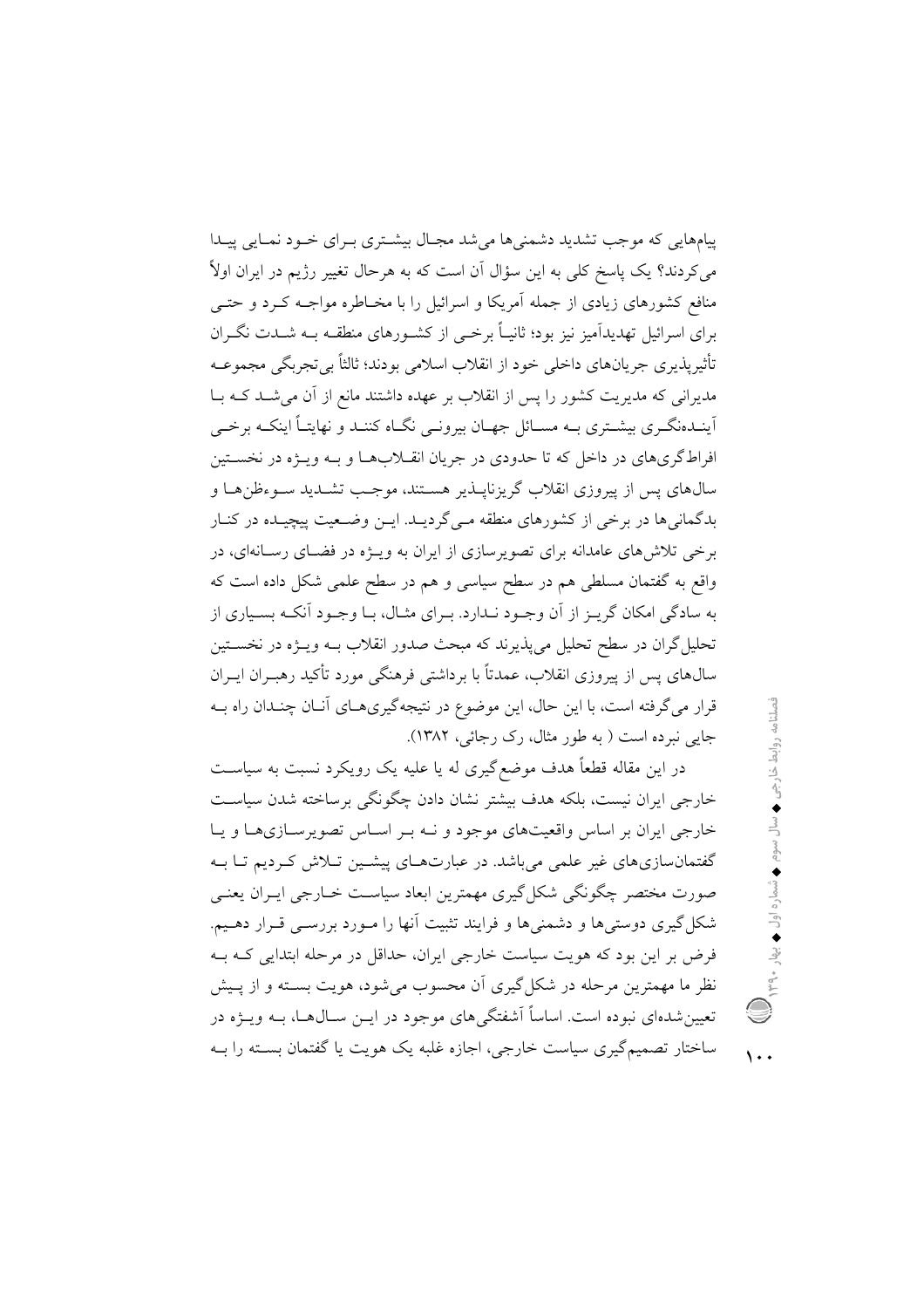هیچ گروهی نمیداد. متأسفانه، اغلب آثاری که بــه تحلیــل سیاســت خــارجی ایــران یرداختهاند، از این مرحله مهم کـه بـه اعتقـاد مـا بنیـان سیاسـت خـارجی ایـران در سالهای بعد بر آن مبتنی شده است، به سادگی و به سرعت عبور کردهاند.

در مقابل، ادعای این مقاله این بود که هویت سیاست خیارجی ایبران در یک فرایند تعاملی میان ایران و قدرتهای بـزرگ و همچنـین کشـورهای منطقـه شـکل گرفته است. در این میان، نگرانی از شکست دولت انقلابی و تکرار تجربـه کودتــای ۲۸ مرداد \_که نشانههای آن را در وقایعی همچون پذیرش شـاه از سـوی آمریکـا و تلاش های براندازانه و بحرانهای قومی مورد حمایت بیگانگان می دیدند \_و مهمتـر از همه آغاز جنگ از سوی عراق علیه ایران \_که با حمایت اغلب کشورهای عربے منطقه و همچنین همداستانی استثنایی آمریکا و شوروی صورت گرفـت \_مهمتـرین رویدادها و مسائلی بودند که پایههای سیاست خارجی جدید ایران را بنیان گذاشتند. علاوه بر این، دو موضوع مهم گروگانگیری اعضای سفارت آمریکا در تهران و آغاز پیروزیهای ایران در جریان جنگ با عراق \_ که با فتح خرمشهر به اوج خود رسـید ـ نیز نقش مؤثری در برساخته شدن سیاست خارجی جدید ایران داشته اسـت. اگـر بیذیریم که سیاست خارجی مجموعهای از کنشها، واکـنش۵مـا و انــدرکنشهاسـت (نقيب زاده، ١٣٨٨: ١٧)، موضوعات دسته نخست موضـوعاتي واكنشـي و انفعـالي بودند و موضوعات دسته دوم موضوعاتی بودنـد کـه رهبـران ایـران را در موضـعی فعالانه قرار می دادند.

در نهایت مهمترین پیام این مقاله برای شرایط کنـونی سیاسـت خــارجی ایــران این است که همانگونه که نشان داده شد، سیاست خارجی امری است کـه در یـک فرایند تاریخی قابل برساختن است. در این معنا اولاً باید توجه داشت که بسـیاری از موضوعات کنونی سیاست خارجی ایران و خرده گفتمانهای تثبیت شیده، محصول تعامل تاریخی دوجانبه یا چند جانبه میـان جمهـوری اسـلامی ایـران و طـرفهـای مقابل بوده و به همین دلیل در شرایط تاریخی متفاوت قابل تغییر خواهد بــود و ثانیــاً این امکان وجود دارد که چنانچه کشـوری از موضـعی فعالانــه در ایــن فراینــد وارد شود قادر خواهد بود هويت و منافع سياست خارجي واحدهاي ديگر را تحت تــأثير قرار دهد.\*\*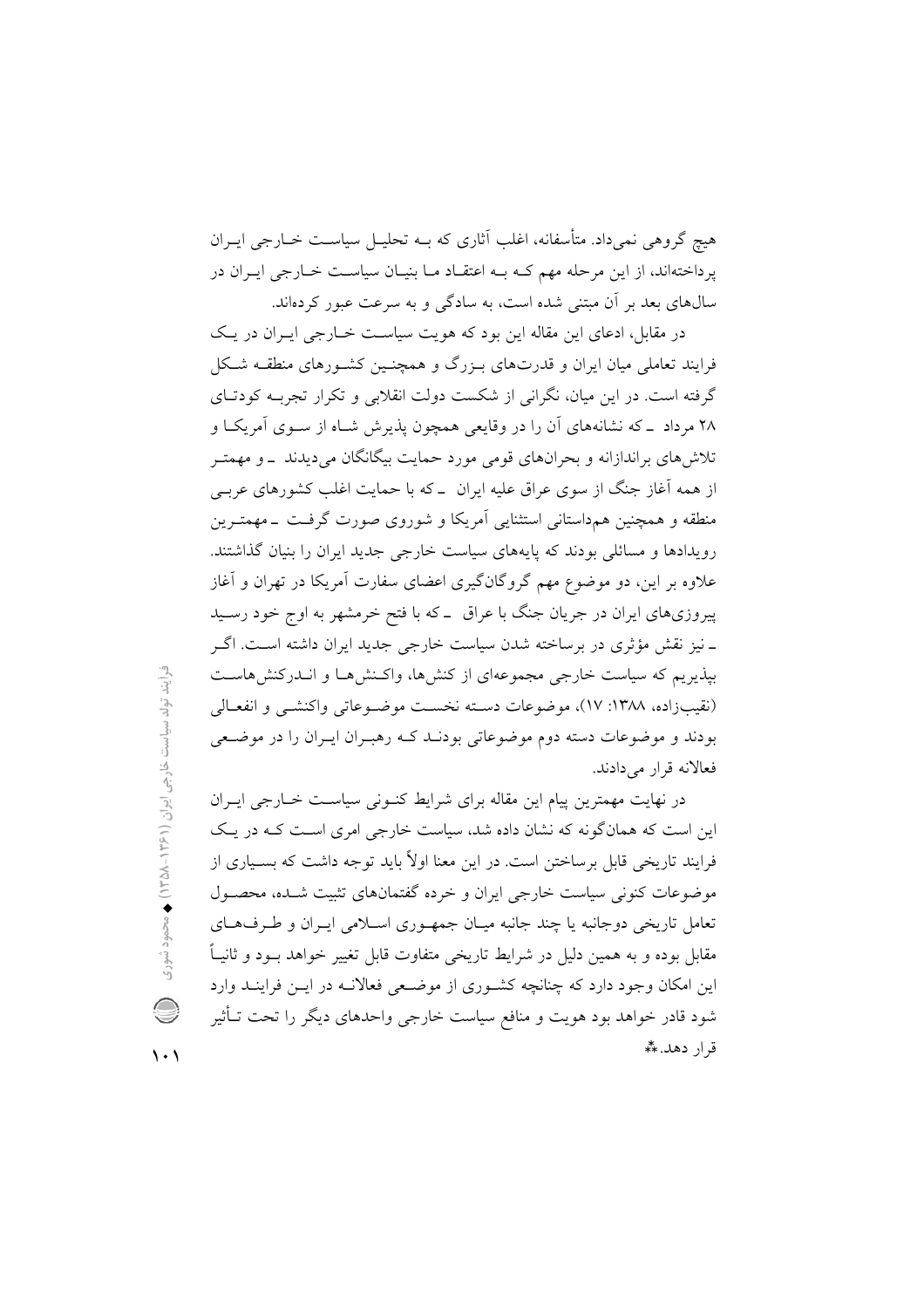بادداشتها

- 1. به طور مثال نگاه کنید به رویارویی بریتانیا با انقلابیون آمریکا، رویارویی اتریش، پروس، انگلستان و اسپانیا با انقلابیون فرانسه، حمایت انگلستان و دیگر قدرتهای اروپایی از ضدانقلابیون روسیه (روسهای سفید) و رویارویی آمریکا و عراق با انقلابيون ايران.
	- ۲. کریم سنجابی، ابراهیم یزدی، صادق قطبزاده و ابوالحسن بنی صدر.
- ۰. برای مثال نگاه کنید به نقش احزاب کومله و دمکرات در بحران کردستان در سال۹-۱۳۵۸، نقش حزب جمهوری اسلامی ایران خلق مسلمان در بحران أذربایجان و جبهه خلق عرب در ناآرامیهای خوزستان. هاشمی رفسنجانی، **انقلاب و پیروزی** کارنامه و خاطرات سالهای ۱۳۵۷ و ۱۳۵۸، تهران: دفتر نشر معارف انقلاب، ١٣٨٣، ص ٢٣٣.
- ۴. به طور مثال لنین در مقالهای که در سال ۱۹۱۶ نوشته بر این مسئله تأکید کرده بود که ما به مجرد آن که به حکومت برسیم تمام مساعی خود را به کار می بریم با مغول هـا و ایرانی ها و هندیها و مصریها نزدیک و متحد شـویم. انجـام ایــن کــار را دیــن و مصلحت خود میدانیم؛ زیرا در غیـر ایـن صـورت سوسیالیســم در اروپــا ناپایــدار خواهد بود. ما می کوشیم به این ملتهـا کـه از مـا عقـب افتـادهتـر و مظلـومترنـد کمکهای فرهنگی بی شائبه بدهیم. یعنی به آنها کمک کنیم که به استعمال ماشین، تسهیل کار، دمکراسی و سوسیالیسم برسند (به نقل از: ژرژ کنان،۱۳۴۴: ۲۰۰).
- ۵. امام خمینی در پاسخ به سوال خبرنگار نشریه لوموند در اواسط اردیبهشت سال ۱۳۵۷ در خصوص موضع ایشان در قبال أمریکا اینگونه میگویند: در طی اعلامیه ها و بیانیههای پانزده سال اخیر خود، چندین بار موقع و موضع خویش را در قبال آمریکا و قدرتهای بزرگ دیگر بیان کردهام که از ثروت های ممالک فقیر بهرهبرداری میکنند و عمال خود را در این ممالک تحمیل نمایند و قهر و خشونتی را که بر مردم دنیای سوم تحمیل میشود تایید میٖنمایند. آمریکا که منشا کودتای ۱۹۵۳ (۱۳۳۲) و بازگشت و سپس حفظ شاه بر سر قدرت بوده است سیاست خود را تغییر نداده است تا وقتی که وضع به همین منوال است، موقع و موضع من در قبال أمريكا همچنان تغييرناپذير خواهد ماند. صحيفه نور جلد دوم، نسخه اينترنتي. ۶. امام خمینی درتاریخ ۱۳۵۸/۲/۲ در دیدار با اولین سفیر جمهوری اسلامی ایران در

فصلنامه روابط خارجى ♦ سال سوم ♦ شماره اول ♦ بهار ٣٩٠٠ ( الله )

 $\lambda \cdot 7$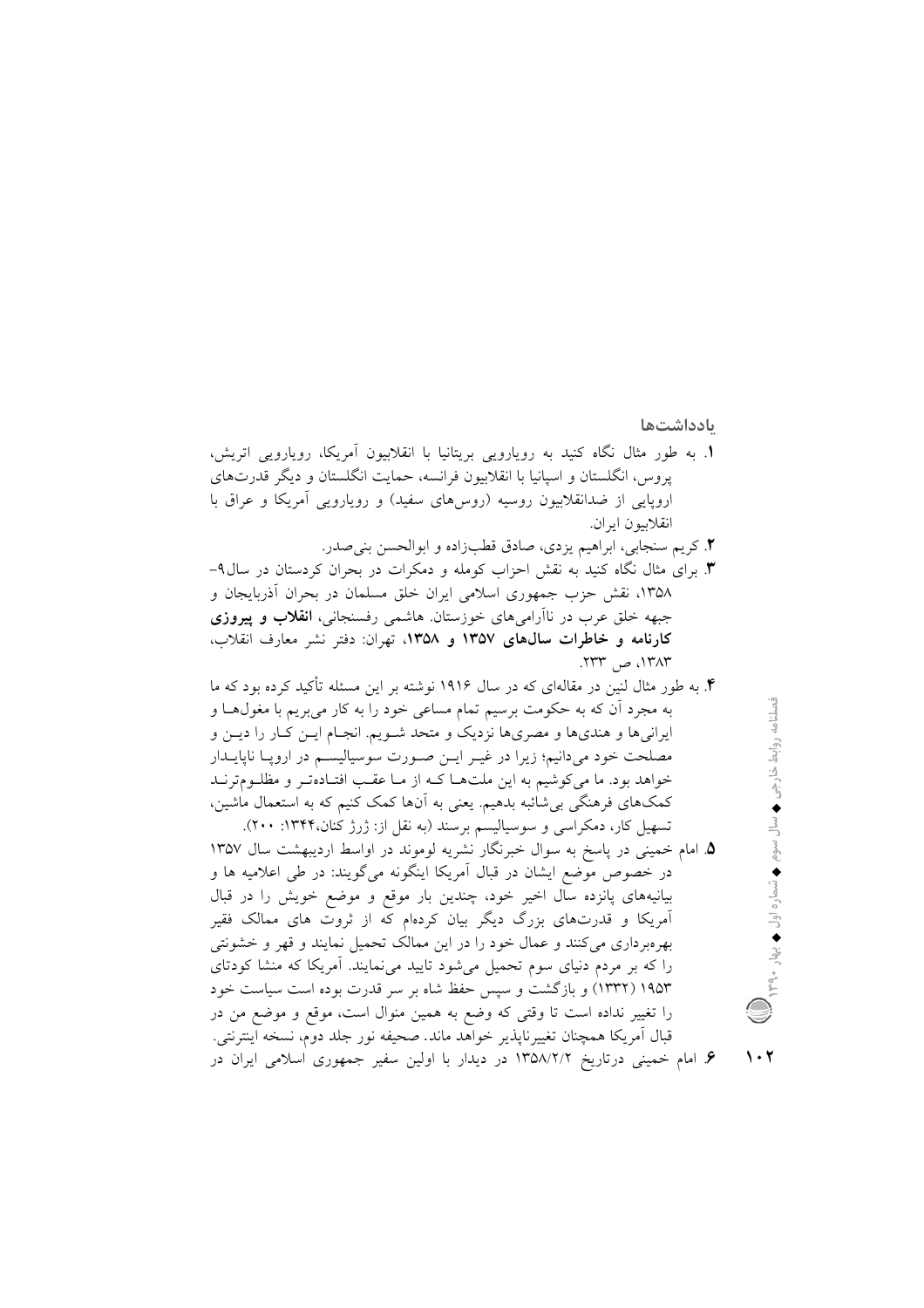فرانسه، نخستین شکایتهای خود از فرانسه را به این شکل مطرح میکنند که «ما از دوستان فرانسوی خود تشکر میکنیم که از ما در مدت اقامت در آن کــشور دوستانه پذیرائی کردند … ولی از دوستان فرانسوی انتظار نداشتم که به خاطر چند نفر جنایتکار و دزد و مجرم، حقوق بشر را به رخ ما بـکـشــنـد و … به بهانه حــقــوق بــشــر مــا را مورد عتاب و خطاب قرار دهند خوب بود از حقوق بشر را هنگامی که رژیم فـاسـد پـهلوی آن را زیر پا می گذاشت ... دفاع مـي كـردنـد» ( صحيفه نور، ۶: ۶۴).

 $\mathcal{N} \cdot \mathcal{Y}$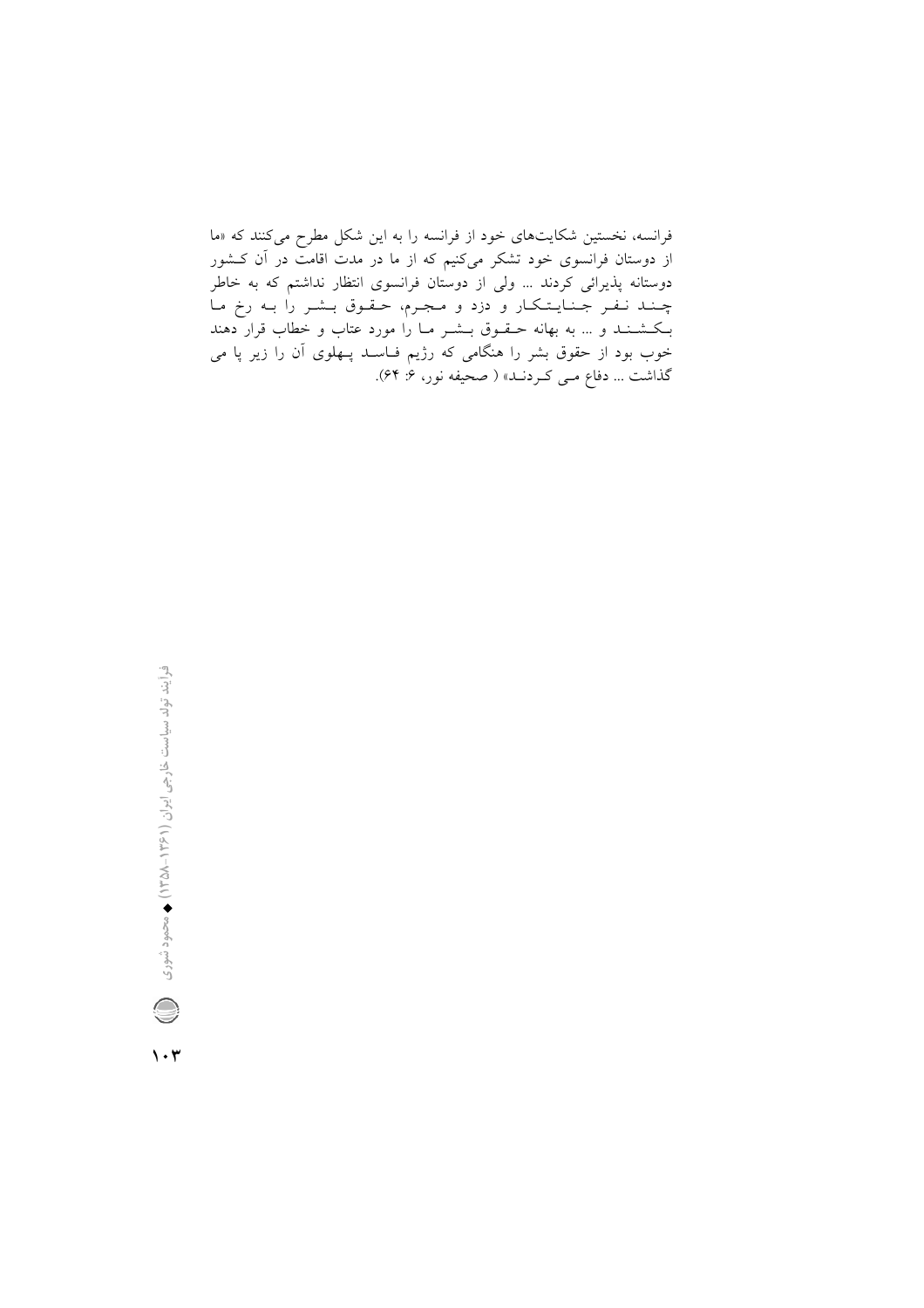## الف- فارسي آبراهامیان، پروآند. ۱۳۸۹. *تاریخ ایران مدرن*، ترجمه محمد ابراهیم فتاحی، تهران: نشر نبی. آرون, ریمون. ۱۳۸۴. آرامش شتر مرغی؛ سر در گریبان بــردن و نادیــده گــرفتن خطــر، **در** *اندیشمندان علـوم اجتمـاعی و انقــلاب اســلامی ایــران*، گـردآوری و ترجمـه محمدباقر خرمشاد، تھران: مرکز بازشناسی اسلام و ایران. ازغندي، عليرضا. ١٣٨٠. **سي***است خارجي جمهوري اسلامي ايران***،** تهران: قومس. بروجردی، مهرزاد. ۱۳۸۷. غربزدگی؛ گفتمان روشـنفکری حـاکم بـر ایـران قبـل و بعــد از انقلاب، در سمیح فارســون و مهــرداد مشــایخی، *فرهنــگ سیاســـی در جمهــوری* **اسلا***می ایران اسلامی ایران***، ت**هران: مرکز بازشناسی اسلام و ایران. جعفری ولدانی، اصغر. ۱۳۸۲. *روابط خارجی ایران بعد از انقلاب اســلامی*. تهـران: آوای نو ر. حاجي يوسفي، امير محمد. ١٣٨١. نظريه والتز و سياست خارجي ايران؛ مطالعـه مقايســهاي دوران جنگ سرد و پسا جنگ سرد، *فصلنامه سیاست خارجی*، سال شانزدهم، ش دهقان<sub>ی</sub> فیروزآبادی، سـیدجلال. ۱۳۸۴. *تحول گفتمانی در سیاســت خــارجی جمهــوری* اسلامی ایران. تهران: مؤسسه انتشاراتی روزنامه ایران. دهقانی فیروزآبادی، سیدجلال. ۱۳۸۷. **سی***است خارجی جمهوری اسلامی ایسران.* تهـران: انتشارات سمت. رجایی، فرهنگ. ۱۳۸۲. *ایدئولوژی و جهان بینی ایرانی، صدور انقلاب فرهنگی ایران*، در جان اسپوزیتو، *انقلاب اسلامی و بازتابهای جهــانی آن،* ترجمــه محســن مــدیر شانهچی، تھران: مرکز بازشناسی اسلام و ایران. رمضــانی، روحالله. ۱۳۸۸. **چارچ***وبی تحلیلی برای بررسی سیاســت خــارجی جمهـوری* **/سلا***می ایران.* **ترجمه علیرضا طیب. تهران: نشرنی، چاپ ششم**. روزنا، جیمز. ١٣٧٢. ترسیم سرفصلهای حوزه مطالعاتی سیاست خارجی، در جیمز باربر و مایکل اسـمیت، *ماهیت سیاستگزاری در دنیای وابستگی متقابل کشورها*، ترجمـه سيد حسين سيف زاده، تهران: نشر قومس.

منابع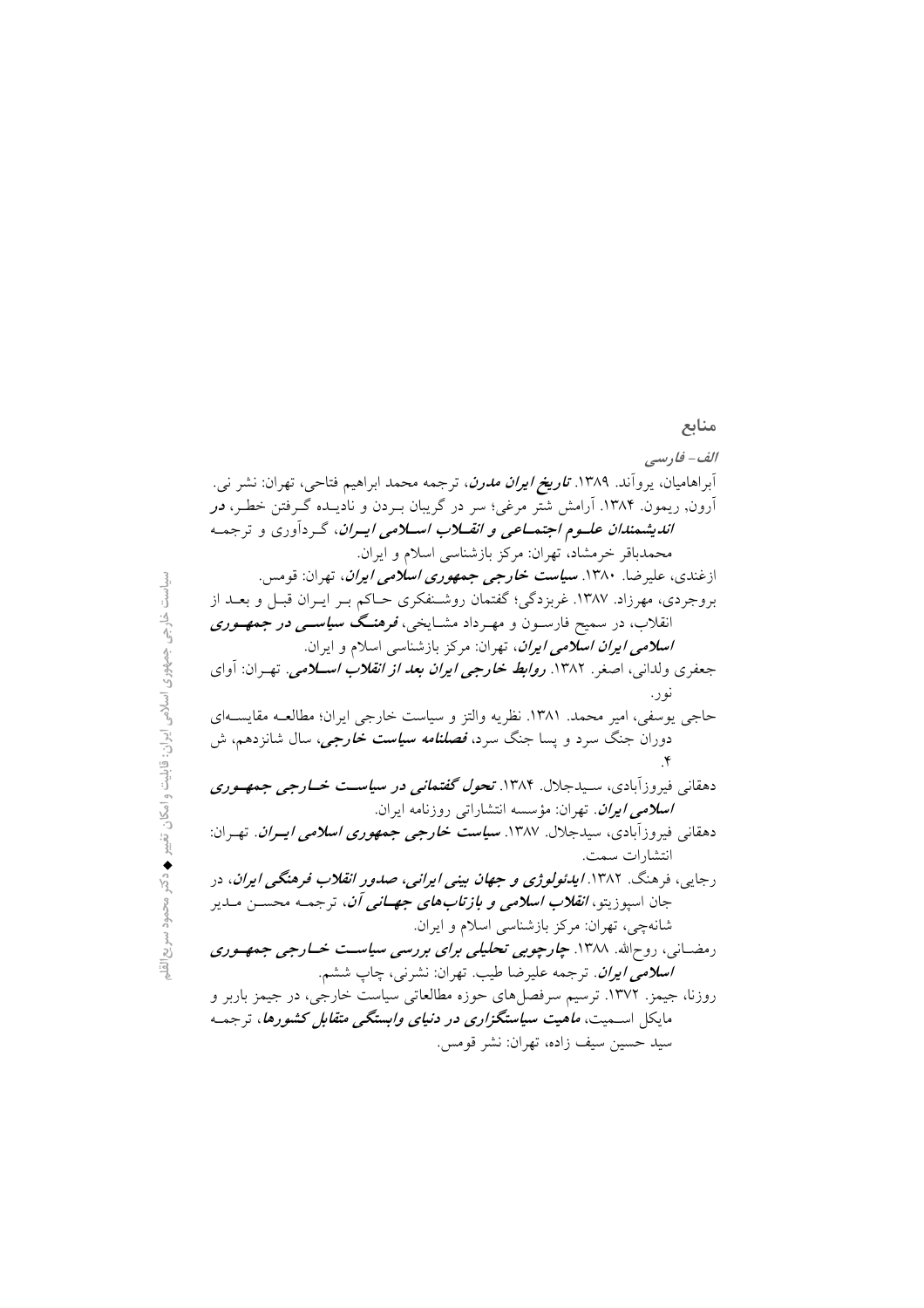تاثیر تحولات جهانی پس از جنگ سرد بر سیاست خارجی جمهوری اسلامی ایران ♦ محمود واعظی

 $\hat{v}$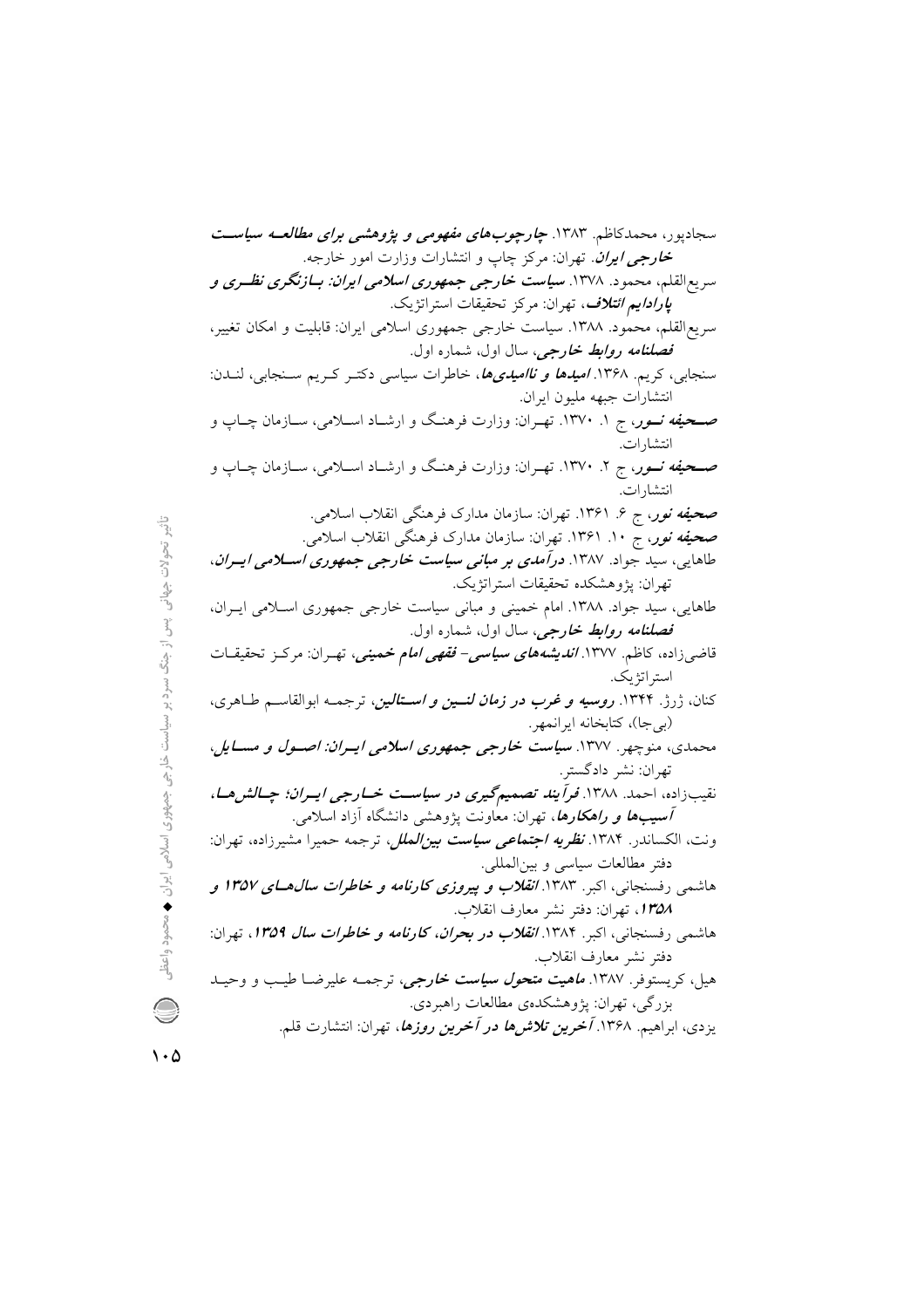ب- *لاتين* 

- Adam, Ulam. 1994. *Expansion and Coexistence: Soviet Union Foreign* Policy 1917-1973, London: Thomson Learning.
- Amir Arjomand, Said. 2009. **After Khomeini: Iran Under His Successors**, Oxford: Oxford University Press. Oxford: Oxford University Press.<br>Beeman, William O. 2008. **The Great Satan vs. the Mad Mullahs: How the**
- **United States and Iran Demonize Each Other**, Chicago: University of Chicago Press. **United States and Iran Demonize Each Other**, Chicago: University of<br>Chicago Press.<br>Chubin, Shahram and Charles Tripp. 1988. **Iran and Iraq at war**, Boulder,
- Colo: Westview Press.
- Colo: Westview Press.<br>Clawson, Patrick; Rubin, Michael. 2005. *Eternal Iran: Continuity and Chaos*, Basingstoke: Palgrave Macmillan.
- Ehteshami, Anoushiravan and Mahjoob Zweiri. 2008. *Iran's Foreign Policy;* **From Khatami to Ahmadinejad, New York: ITHACA Press.**
- Ehteshami, Anoushiravan. 2002. *After Khomeini*, London: Taylor & Francis e-Library.
- Gasiorowski, Mark. 1991. *U.S. Foreign Policy and the Shah: Building a lding* **Client State in Iran**, Ithaca, N.Y.: Cornell University Press.
- Halliday, Fred. 1989. Iranian Foreign Policy Since 1979: Internationalism and Nationalism in the Iranian Revolution, in Juan Cole and Nikki Keddie. (eds), **Shi'ism and Social Protest**, New Haven: Yale University.
- Hiro, Dilip. 1989. **The Longest War**, London: Grafton Books.
- Howe, Patricia Chastain. 2008. Foreign policy and the French Revolution: Patricia Chastain. 2008. **Foreign policy and the French Revolution:**<br>Charles-François Dumouriez, Pierre Lebrun, and the Belgian Plan, New York: Palgrave Macmillan. New York: Palgrave Macmillan.<br>Hudson,V. M. 2005. Foreign Policy Analysis: Actor Specific Theory and the
- Ground of International Relations, *Foreign Policy Analysis*, 1, 1.
- Keddie, Nikki R and Rudolph P. Matthee. 2002. *Iran and the surrounding* world: interactions in culture and cultural politics, Washington: University of Washington Press Press.
- Keddie, Nikki R and Richard, Yann. 2003. *Modern Iran: roots and results of revolution. New Haven* , CT: Yale University Press.
- Majd, Hooman. 2008 008. *The Ayatollah Begs to Differ: The Paradox of Modern Iran*, New York: Doubleday. *sults<br>ndox<br>n: tin*
- Maloney, Suzanne; Brzezinski, Zbigniew K; Gates, Robert M M. 2004. *Iran: time*  **for a new approach**, New York: Council on Foreign Relations. **106**